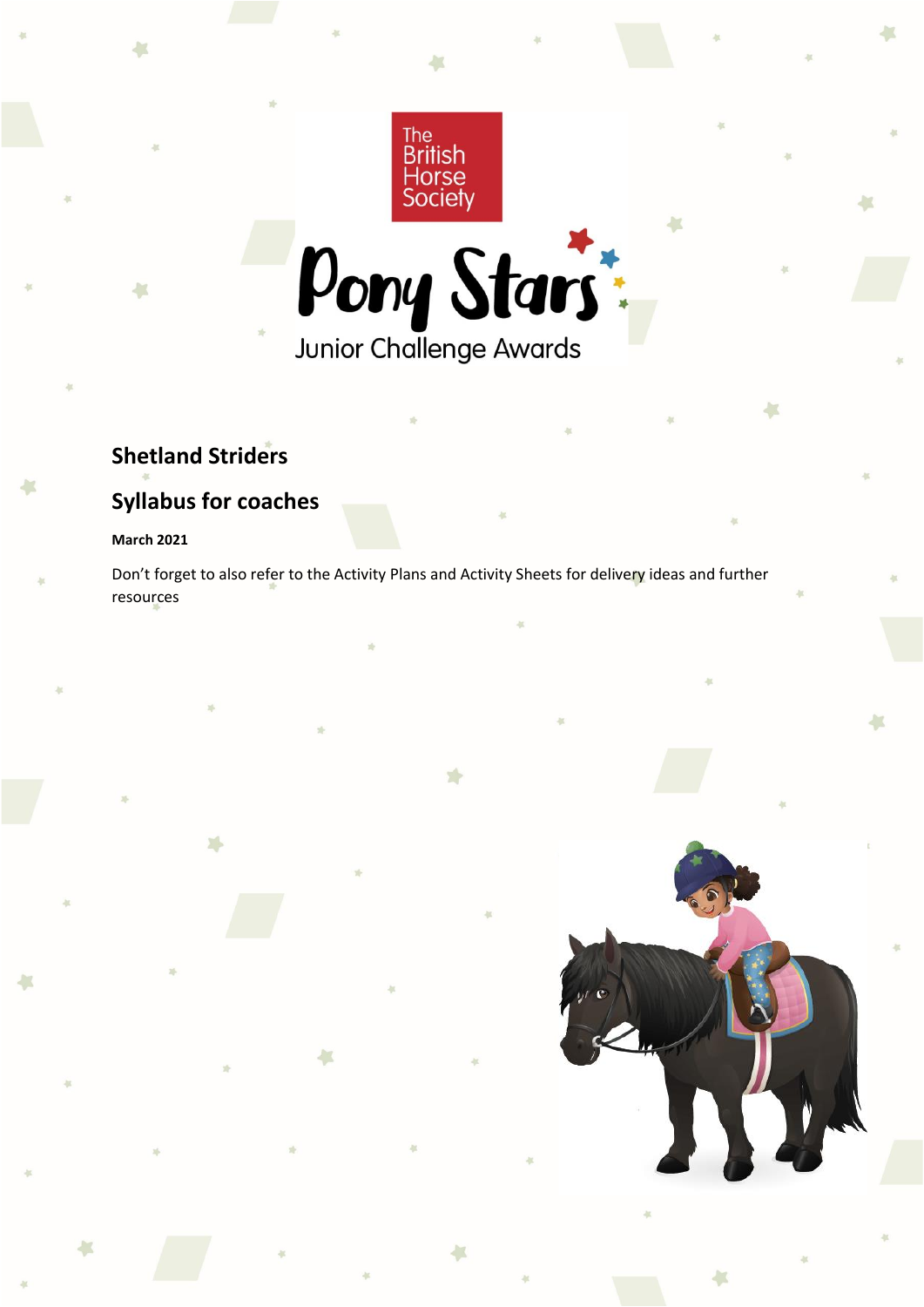





#### **BREEDS**

Horse and pony breeds common to the UK.

#### **Key points: children will be able to:**

#### **\*One star challenges**

- Identify some common breeds of horses and ponies
- Tell you a fact about some breeds of horses and ponies
- Tell you some similarities and differences between some breeds

#### **Guidance for coaches**

- Children can identify three of the following: Shetland, Welsh Pony, Dartmoor, Exmoor, Cob, Suffolk Punch, Dales pony, New Forest, Cleveland Bay, Connemara and Shire. This can be horses and ponies on the yard or from photos if those breeds are not present.
- Children should be able to describe a feature or state a fact about the breed for example, Shetland is very small, usually thick mane and coat. Shetland originates from the Shetland Islands. Only one or two features required, they do not need to describe the breed in detail. Discuss the purpose and temperament of each breed. Are there any breeds with origins in the county or region you are in, or nearby? Discuss this with the group
- Children should be able to recognise one way which one breed is different from another (for example, height difference), and one way in which they are similar (hardy, tough). These differences make the ponies all special and unique  $-$  just like humans!

- Children to make a poster of their favourite breed. Include at least one picture and some interesting facts about them.
	- o This can be done at home or at the yard
- Children to learn about: What does native and non-native pony mean? What features make native breeds more suited to living in the UK? What native and non-native breeds do you have at the yard? Learn about at least two non-native breeds.
	- o You could also compare native breeds to non-native breeds or sports horses and describe the difference in care that may be required.
- The Welsh Pony breed has four breed varieties. Find out what these are and describe the features of each. Identify any of these breed varieties on the yard.





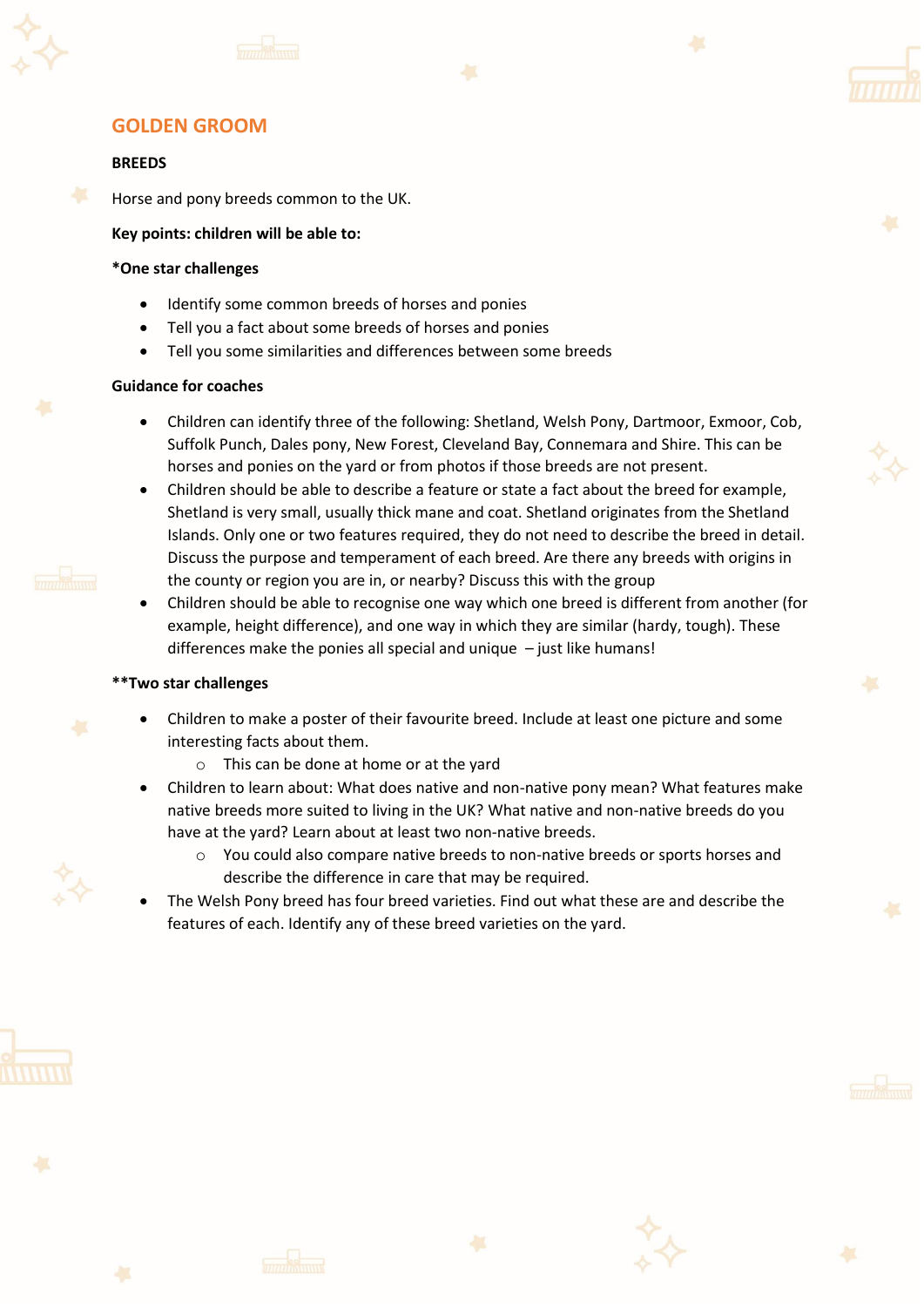





#### **COLOURS AND MARKINGS**

This topic will introduce common colours and markings seen on horses and ponies.

#### **Key points: children will be able to:**

#### **\*One star challenges**

- Identify common colours of horses and ponies
- Identify the common facial markings
- Identify the common leg markings

#### **Guidance for coaches**

- Common colours: grey, black, chestnut, bay, palomino and coloured (piebald and skewbald can be generalised as 'coloured pony' for this topic)
- Common facial markings: stripe, star, blaze and snip
- Common leg markings: sock and stocking
- Children will need to identify the above colours and markings as a minimum, this can be horses and ponies on the yard or from photos if those colours/markings are not present
- Discuss that ponies are different colours and markings and this is what makes them all unique and special – just like humans do!
- While identifying colours and markings introduce points of the pony such as fetlock, knee, muzzle (points that relate to the marking)

- Children to learn about five more colours and three markings in ponies not learnt about in 1\*. They can either paint a picture of them or describe them to the coach and use the correct terms and names.
	- $\circ$  These will be colours not listed in the 1\* guidance such as: piebald, skewbald, dun, flea bitten grey, dapple grey, cremello, appaloosa, liver chestnut, blue roan etc
	- $\circ$  Markings not listed in 1<sup>\*</sup> such as: dorsal stripe, zebra stripes, wall eye, ermine marks
- Children to learn about some breeds of horses and ponies that have limited number of colours.
	- o Discuss colours that you only see in certain breeds or colours you will never see in certain breeds (for example a Fell pony is always black). Link this to the 'Horse and Pony Breeds' topic







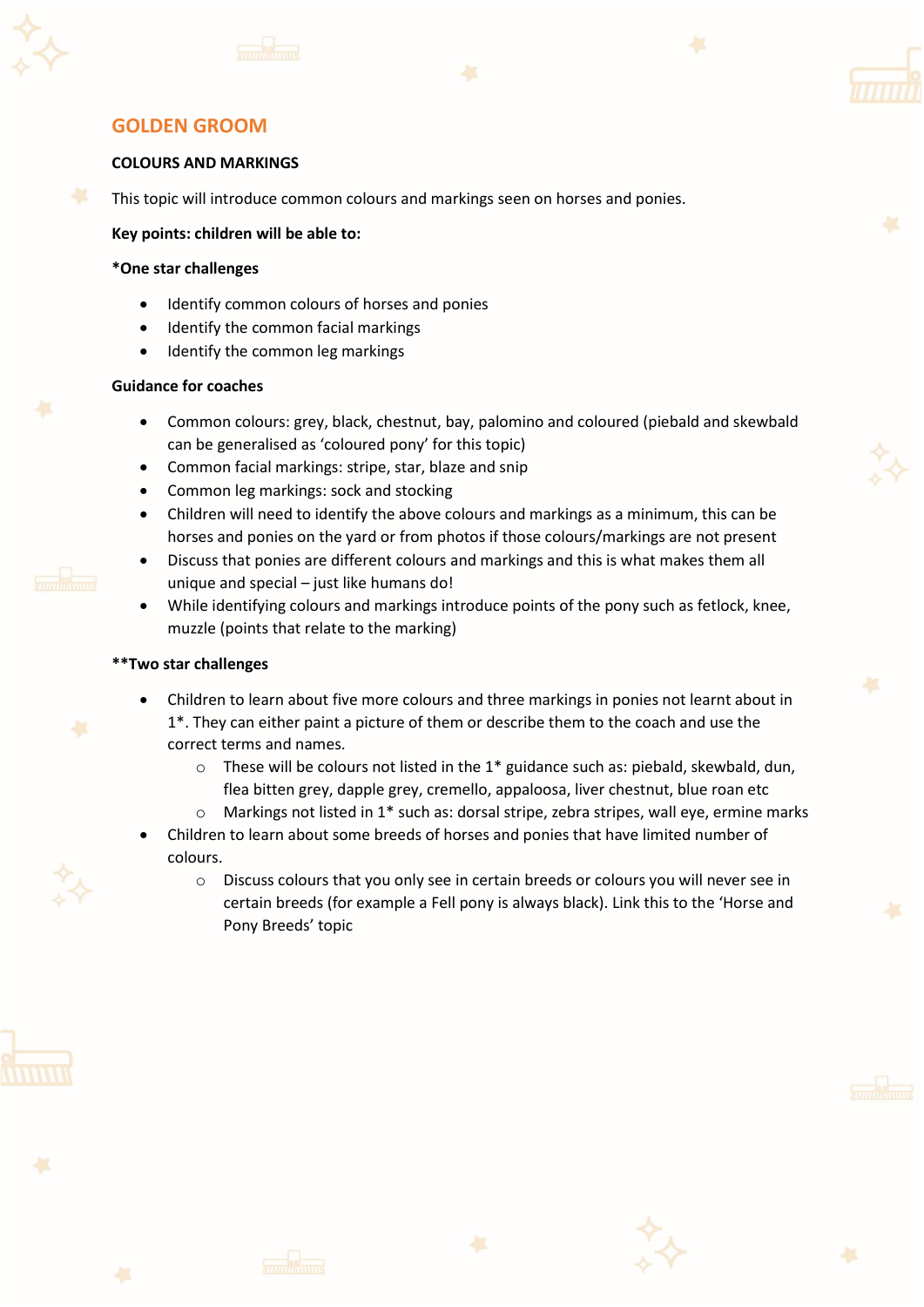





#### **HANDLING PONIES**

This topic introduces the safe handling of ponies and to be aware of risk. How to approach a pony, give it a fuss and offer a treat safely and how your behaviour may affect your pony.

#### **Key points: children will be able to:**

#### **\*One star challenges**

- Understand how to behave around ponies
- Understand the potential consequences of not behaving correctly around ponies
- Know the importance of asking permission to approach a horse or pony that they do not know
- Approach a pony safely, position themselves and move around a pony safely
- Pat, stroke or fuss a pony safely and give a treat (only if the yard allows treats to be given)
- Give a reason why a pony would not be fed treats
- Identify a headcollar and lead rope and untie a pony

#### **Guidance for coaches**

- Children can have assistance at all times
- Introduce any specific yard rules about entering stables unsupervised, running, shouting etc and why these are here to keep everyone safe. Can also be linked to 'Stay Safe' and 'Kindness' topics in the Stable Star theme.
- Discuss a pony's 'blind spot' (where they can and cannot see) and why this affects how to approach a pony. Children should be aware to not approach a pony from behind or go near the back end of a pony.
- Moving around a pony safely (when tied up) includes things like keep hand on pony so he knows where you are, stand slightly to the side if near the head (a nose/head butt can hurt!)
- Discuss how behaviour such as shouting at a pony is unkind, how it might scare them and how it could influence negative behaviour with the pony. Lead to reflective discussions like how they feel when people shout at them – treat ponies how they want to be treated themselves and encourage positive relationship between them and the ponies, and each other. A good opportunity to reflect on their behaviour maybe away from the yard and how this affects the behaviour of others (negative behaviour like shouting, being aggressive can sometimes lead to conflict and how positive actions influence people for the better, similarly positive behaviour around a pony will help to ensure the pony is calm and friendly – positive behaviour in return)
- Patting/fussing a pony: the aim is for children to gain confidence being around ponies and to treat them with respect. Don't pat the head too hard, be able to stroke the face or scratch the neck gently and kindly say hello
- Giving a treat: can be by hand or in feed depending on centre policy about feeding treats. If centre does not give treats children can describe how to do this

- Put on a headcollar
	- o Can have assistance
- Lead a pony in walk









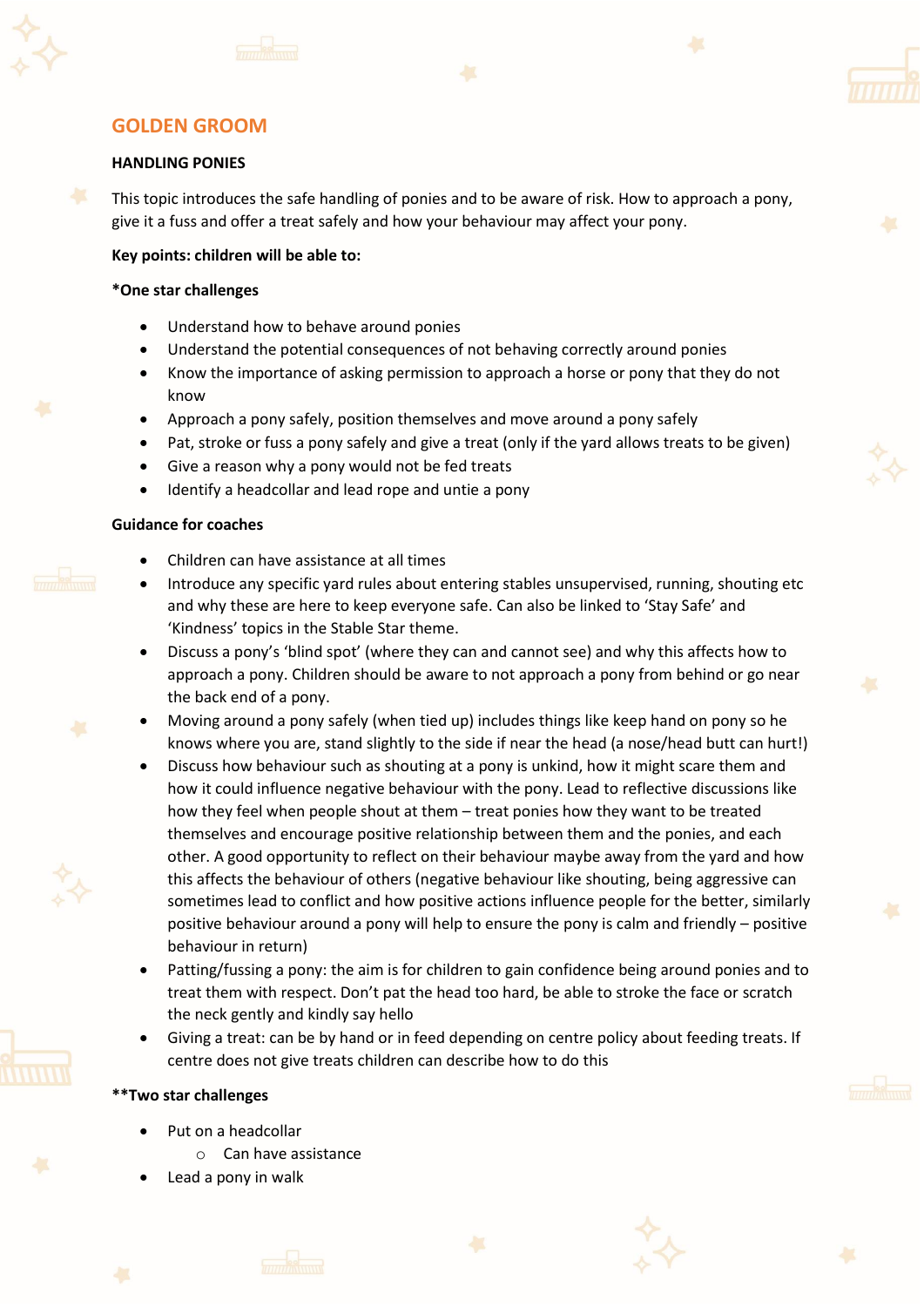

- o Can have assistance. Do not need to lead pony on their own, can walk next to coach or helper but should have basic awareness of where to position themselves, how to hold the rope and how to behave
- Ponies are tied on the yard using a special knot. What this is called, why it is used and how you tie this type of knot.
	- o Tie a pony up using a quick release knot, explain why a horse is tied to bailer twine
	- o Can have assistance to tie the knot
- When scared or feeling threatened, animals will either try to 'fight' or 'flight'. What this means and how this applies to ponies.
	- o Explain the 'flight or flight response' and how this affects how horses react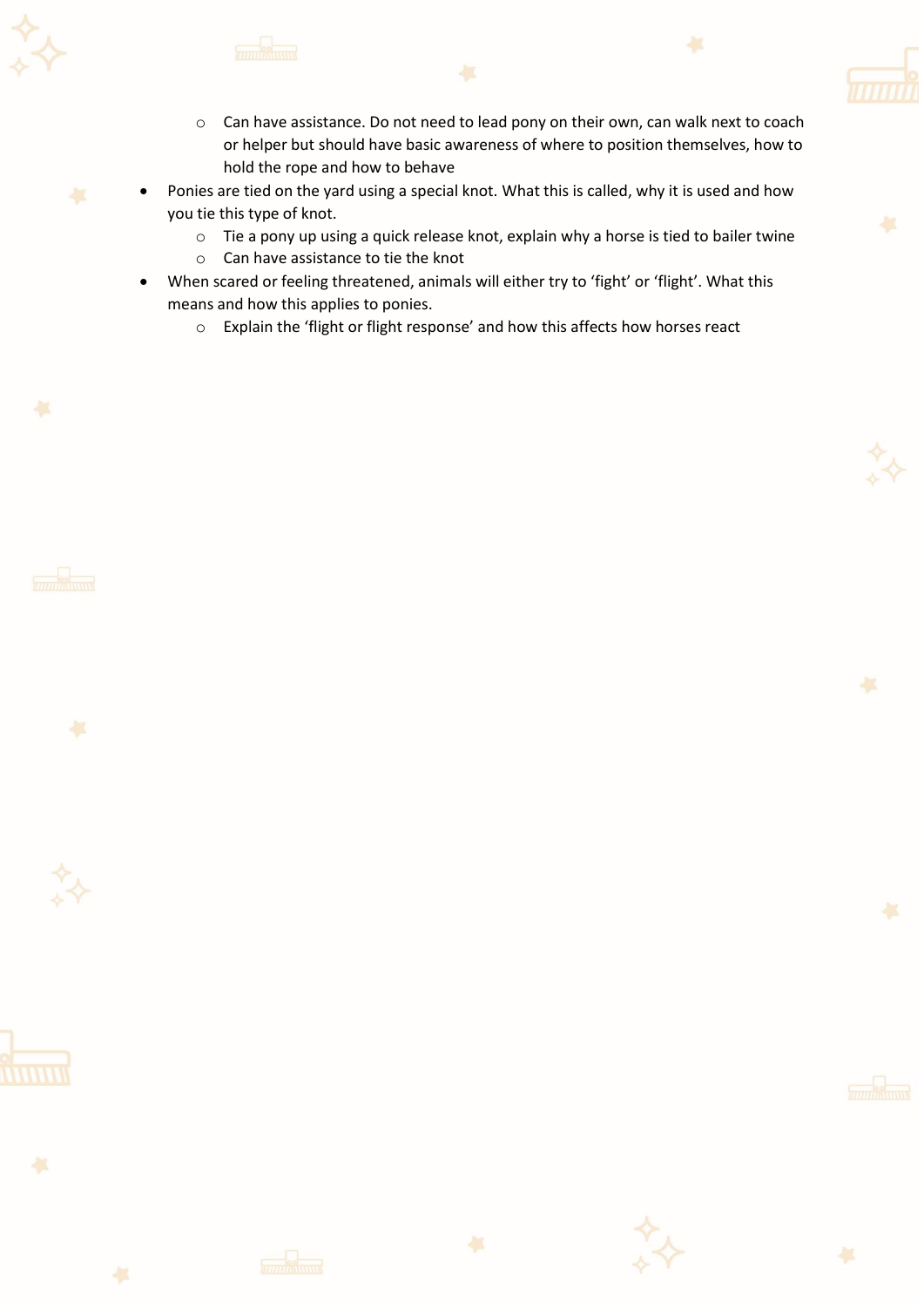





#### **PONY OR HORSE**

What's the difference between a horse and a pony, mare, gelding and foal?

#### **Key points: children will be able to:**

#### **\*One star challenges:**

- Recognise a pony and a horse
- Use the terms mare, gelding and foal correctly
- Help to measure a pony

#### **Guidance for coaches**

- Children to recognise a horse and a pony. They do not need to know ponies are under 14.2hh and horses over this height, but instead recognise that ponies and horses are distinguished by their height and, on a basic level, ponies are small and horses are big. Should be able to tell you one pony and one horse on the yard and whether they are a mare or gelding.
- Children does not need to hold the measure but recognise how ponies are measured (up to withers)
- If the centre does not have a measure to practise with, discuss how to measure a pony instead

- The units used to measure horses and ponies other than centimetres (cm) or metres (m).
	- $\circ$  Introduce the concept of accurately measuring horses and ponies, units used (hands and inches) and ponies are under 14.2 and horses 14.2 or over.
- Measure some ponies on the yard. Find something (or someone) at the yard that is the same height. Measure lots of different things and see which is closest.
	- o This is to get them familiar using the measure (as much as they can without assistance). You can measure a range of ponies and see what on the yard, or who, is a similar height. Measure a pony and see if they can guess what might be a similar height, then measure this to confirm their guess. It could be any object – tree, fence rail, stable door, or another person or animal – be creative! If they are particularly bright you could see what is 'two times the height of pony x', or 'what is half the height of horse y', for example.
- Other words used to describe horses and ponies depending on their gender and age.
	- o Further terms such as stallion, filly and colt





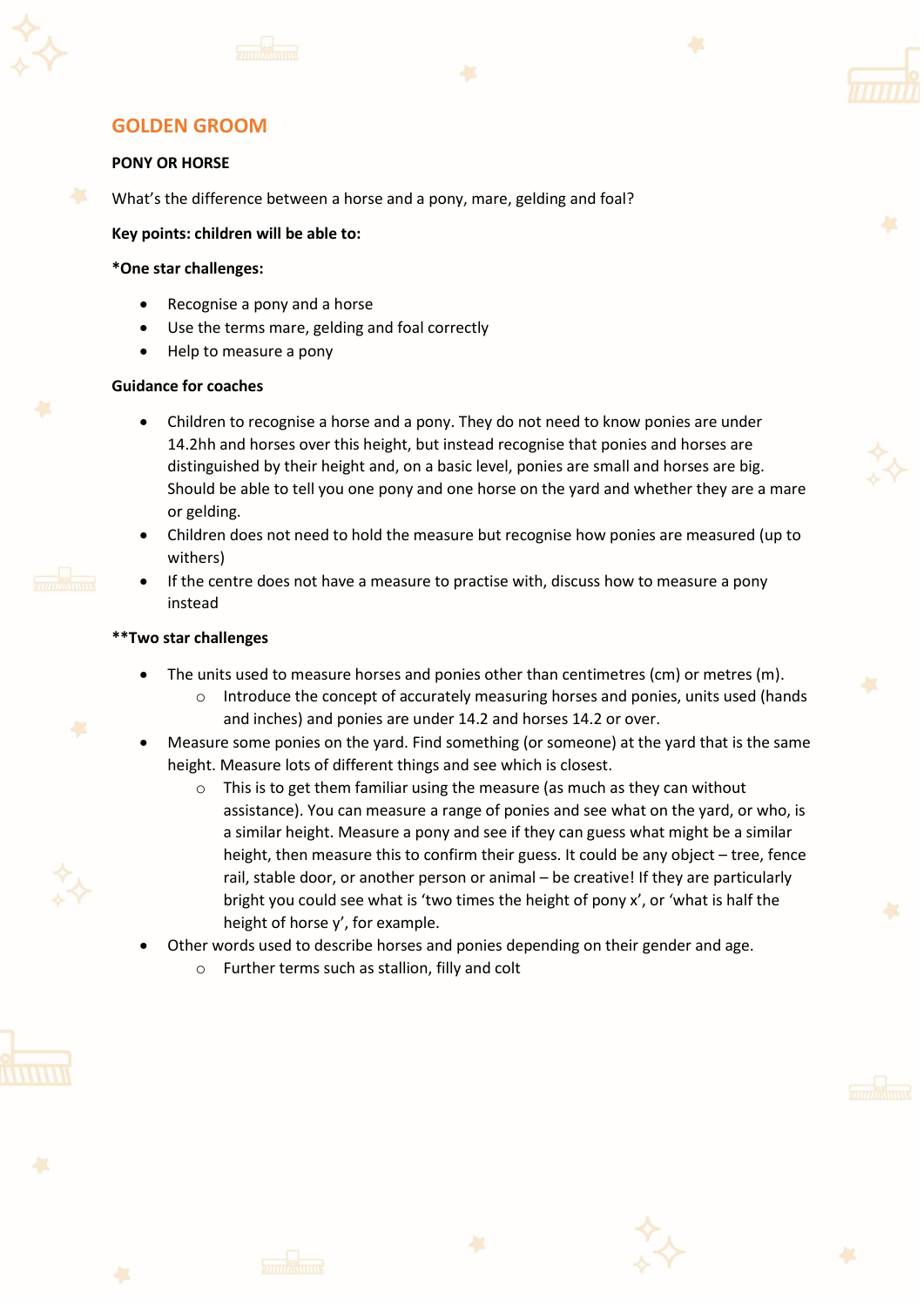#### **ANIMAL LOVER**

Learn about local wildlife, how to show compassion and kindness to all animals and their environment.

#### **Key points: children will be able to:**

#### **\*One star challenges:**

- Recognise local wildlife and the environment they would live in
- Recognise how to be kind to animals and wildlife through own actions and behaviours
- Know why it is important to be kind to all animals and wildlife
- Be kind to animals and wildlife

#### **Coach guidance**

 $\mathbf{r}$ 

- Local wildlife could include birds, bugs, bees, butterflies, hedgehogs, farm animals, rabbits, badgers or deer – or anything you have near to your yard. Discuss where they live (habitat): do they live underground, in trees, water etc. Do they live on the ground or underground? Do they build a nest, sett, burrow? Us[e Woodland Trust,](https://www.woodlandtrust.org.uk/trees-woods-and-wildlife/animals/) [RSPB,](https://www.rspb.org.uk/birds-and-wildlife/wildlife-guides/) [Wildlife Trust](https://www.wildlifetrusts.org/wildlife) website to research animals in your area and find facts about them.
- Ecosystems in a yard: Ecosystem a community or group of living organisms that live in and interact with each other in a specific environment, for example, birds may make nests in nearby trees, bugs would thrive in a muck heap (and help to compost manure by digestion) – food for the birds!
- Being kind to animals would include, not scaring or chasing, looking after their environment, not creating hazards by littering, planting trees/plants that encourage wildlife by providing shelter or food, leaving out food and water. How littering [can affect animals](https://www.rspca.org.uk/adviceandwelfare/litter) (source: RSPCA). [Be Horse Aware](https://www.bhs.org.uk/our-work/welfare/our-campaigns/be-horse-aware) (BHS)
- You can discuss what to do if they see an injured animal or an animal is pain, distress or neglected: RSPCA guide [to Animal Kindness](https://www.rspca.org.uk/webContent/staticImages/Downloads/GuideToAnimalKindness.pdf)
- Can complete an activity at home and bring in photos towards achieving the topic

#### **\*\* Two star challenges**

 $\begin{pmatrix} 1 & 1 \ 1 & 1 \end{pmatrix}$ 

- Become a Pet Protector role model! Tell people why what you care about is important. By telling others you can have a bigger impact.
	- o You could ask them to record or discuss with you conversations they've had, or what they've done to try to influence others. You could set a target for them (for example talk to five family members or friends). Target dependent on age and suitability for child
- Make a collage of their favourite animal.
	- $\circ$  You could include things from a nature walk like leaves, flowers or small twigs.
	- o For example, collect leaves and [make a leaf print butterfly](https://www.countryfile.com/how-to/crafts/how-to-make-a-leaf-print-butterfly/) (Source: Countryfile)
- Create a poster showing their top three ways to be kind to animals and their environment.
- Make a bug or hedgehog hotel at the yard; a safe space for small critters to live. Could be as simple as piles of leaves, old wood etc.
	- o Can be done as a group.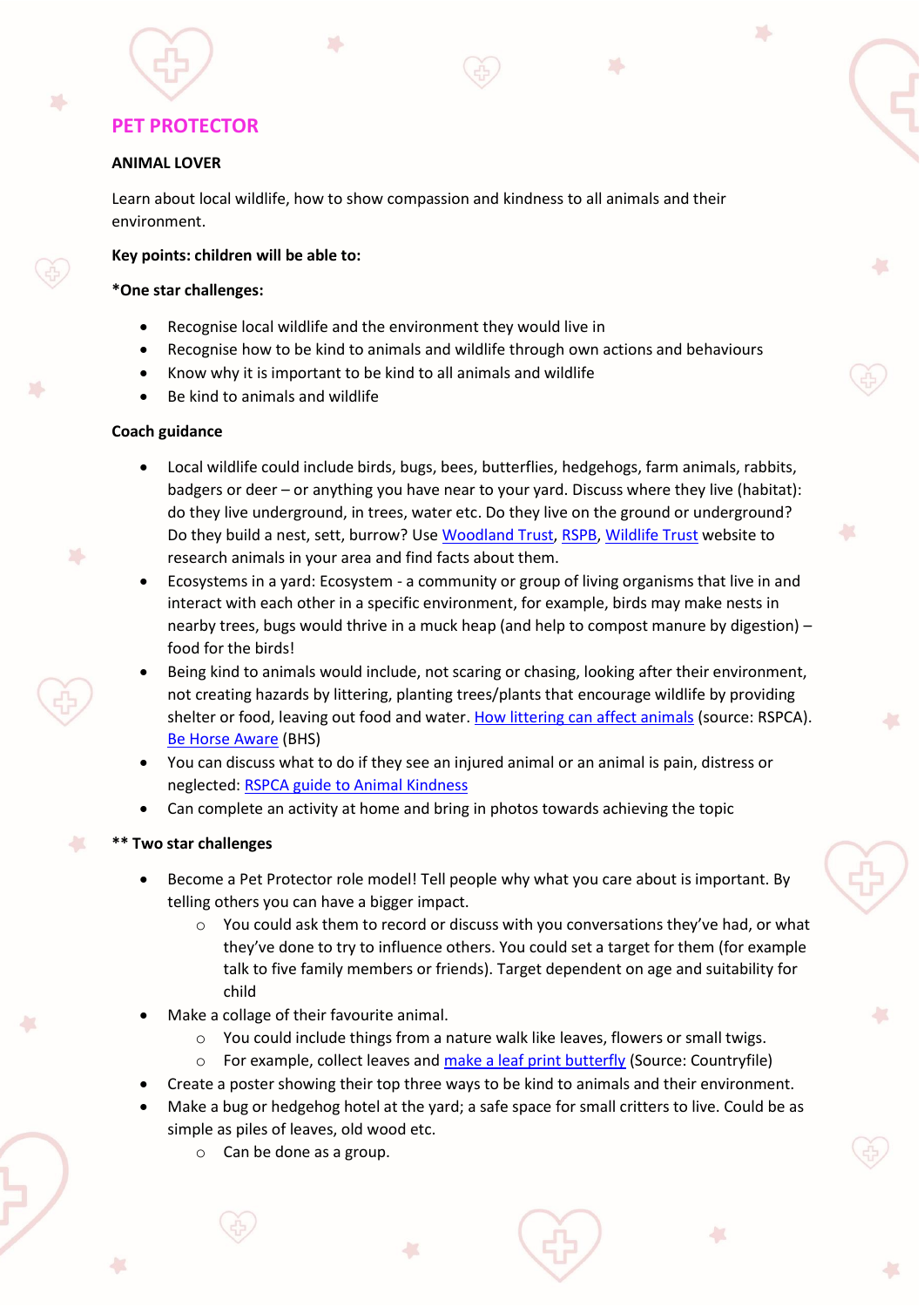#### **PET CARE**

X.

The responsibilities of looking after a pet, however big or small it may be!

#### **Key points: children will be able to:**

### **\*One star challenges:**

- Give examples of animals that can be kept as pets
- Tell you about the basic requirements that pet will need
- Outline a daily care plan for a pet, such as a dog, cat or pony

#### **Coach guidance**

• Children should be aware of the responsibilities of owning a pet: visiting it twice a day (if pet doesn't live at home – for example a pony), exercise or stimulation, providing food and water etc.

 $\overline{\phantom{a}}$ 

×

 $\overline{\phantom{a}}$ 

• The children can describe a care plan, or write it down, they can make a picture diary if they own a pet of a typical day or week, or they can make up a daily routine for an imaginary pet or their favourite pony on the yard and draw pictures

#### **\*\* Two star challenge**

 $\binom{1}{2}$ 

- Help to look after an animal for a week. Write/draw about what they did, their responsibilities and anything they learnt. Create an advice leaflet to be able to give to someone so they would know how to look after the same pet.
	- $\circ$  Can be their own pet, a friends/neighbours or arrange a 'look after a pony day' at the yard for them to write about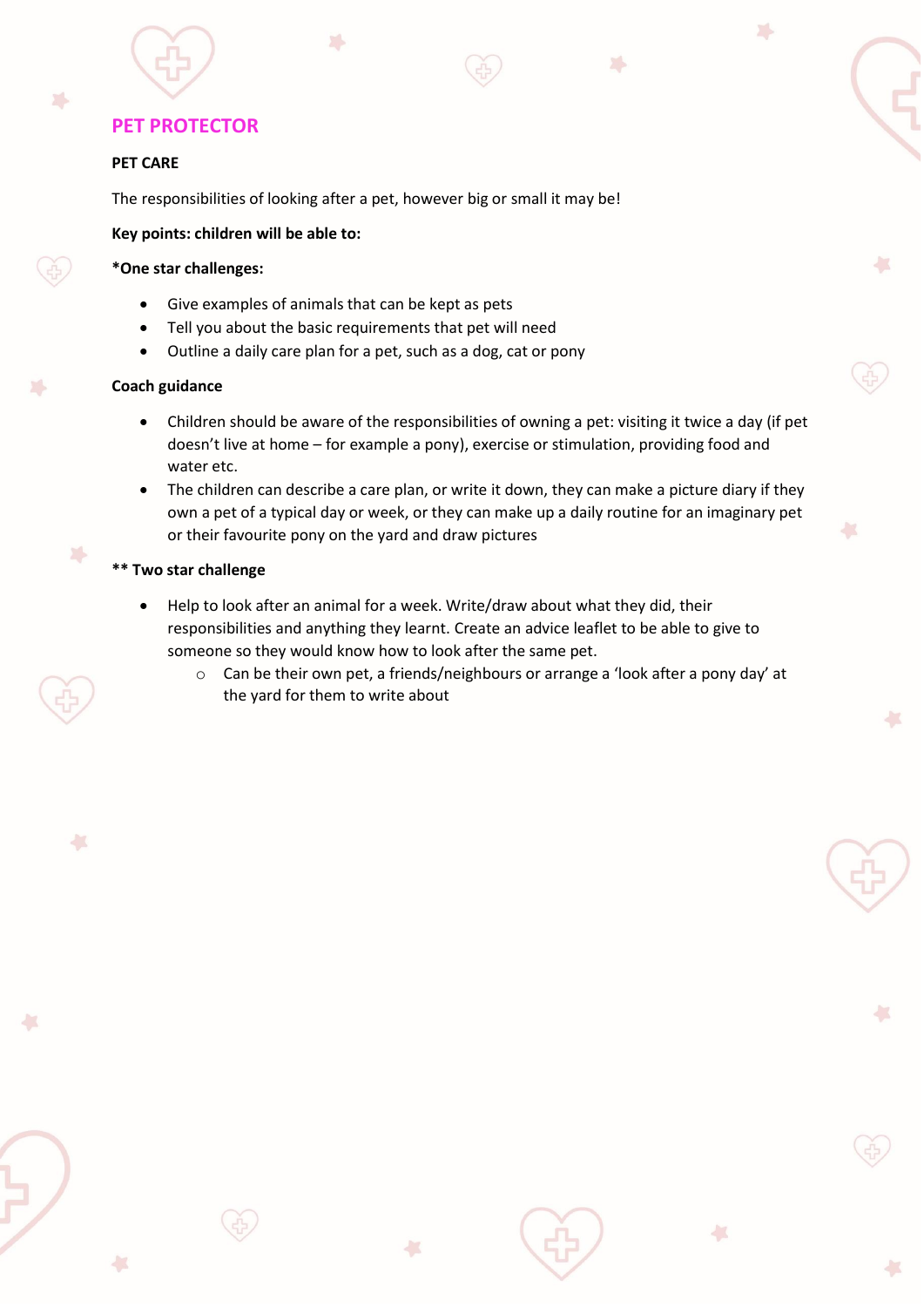#### **ANIMAL WELFARE**

All animals have basic needs that should be met to be happy and healthy.

#### **Key points: children will be able to:**

#### **\*One star challenges:**

- List basic welfare needs of all animals
- Describe how each basic welfare needs relates to looking after an animal of their choice

×

#### **Coach guidance**

- Link our basic human needs to animals' basic needs (food, water, love and care, exercise/play/fun, somewhere to live/shelter, medical care and company)
- Children can choose an animal of their choice their own pet or favourite pony on the yard – to describe how these basic needs are met
- Link back to other topics in the Pet Protector series how do these welfare needs relate to looking after an animal, or being kind to animals?
- Explain how the needs are relevant to all animals whether wild or in captivity, including farm animals and animals kept in zoos
- This topic includes making a game to play similar to snakes and ladders themed around the care of ponies. Land on a 'good practice' square they 'go up' land on a 'bad practice' square they 'go down'. As a group they can create the board, think of examples of good and bad care, the playing characters and name of the game. This gives the opportunity to discuss good and poor care and can be played on rainy days!

- In the UK, an animal's welfare is protected by law. Find out what this means and what might happen if very poor animal care is given.
	- $\circ$  A basic understanding for example, they could get into trouble with the Police and face consequences. They do not need to know about going to court/fines/jail sentences if not appropriate for the age/group you have
- There are animal welfare charities that can offer support to owners and help educate them to improve their animal's care. Research a national or local charity and find out what they do.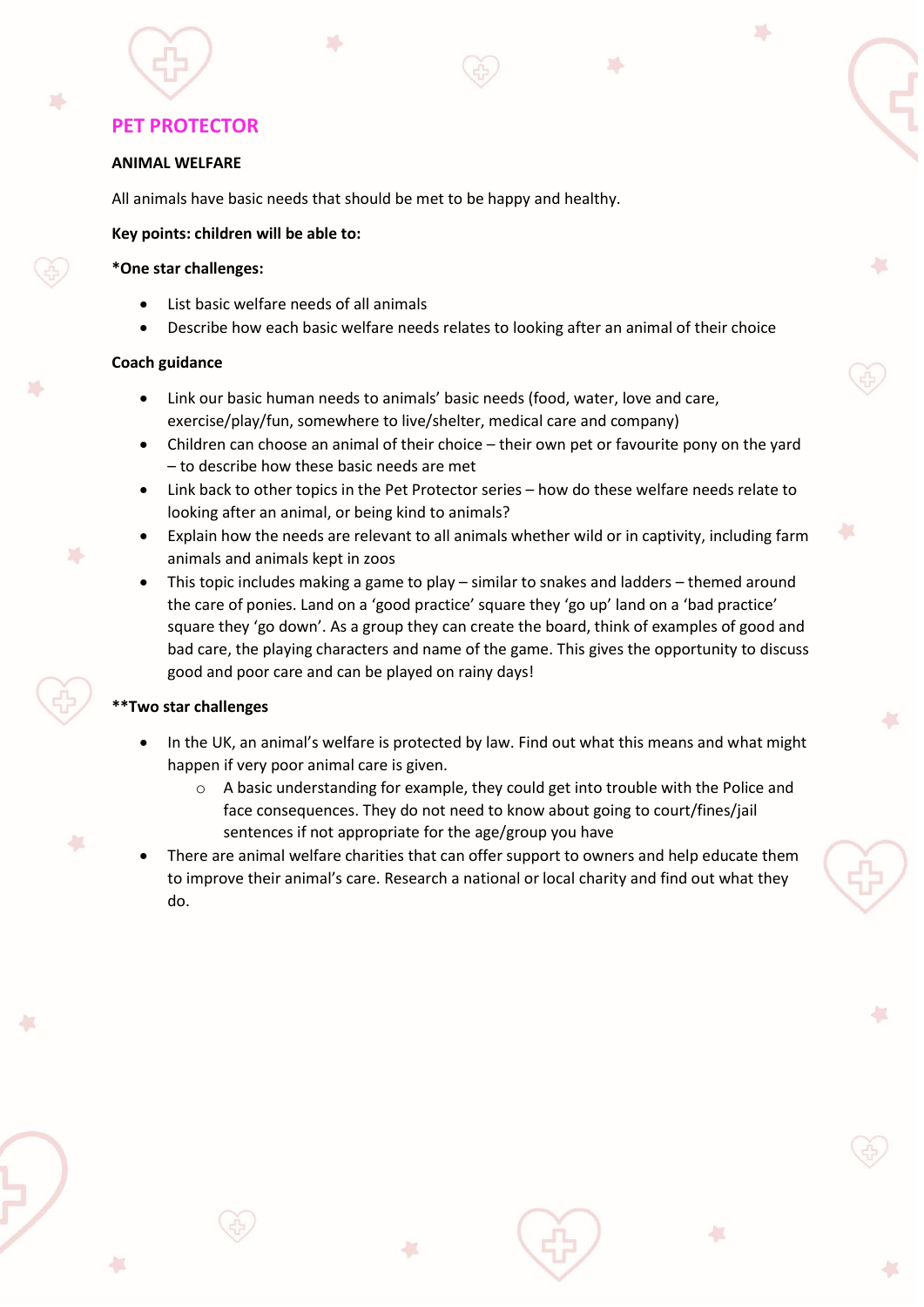踪

#### **IF MY PONY COULD TALK**

What is your pony trying to say when his ears go back or forward? Interpret basic horse behaviour and expressions to help keep yourself safe and enjoy your time together.

a.

#### **Key points: children will be able to:**

#### **\*One star challenges**

- Outline what a pony's ears can tell you about their behaviour
- Outline what a pony's body language can tell you about their behaviour
- Recognise behaviour which may mean it is not safe to approach the pony
- React appropriately to a pony's behaviour to keep themselves safe
- Recognise a pony that may be asleep or sleepy and how to approach to not startle them

#### **Coach guidance**

 $\mathbf{r}$ 

- Basic body language to understand when it is safe to approach or not approach a pony. Should be able to recognise a relaxed pony or a tense/agitated pony
- Pony' ears; forward, back, pinned back, one forward one to the side or back, moving what this may mean in terms of behaviour and how to react or approach this pony (if at all)
- Body language; alert, relaxed/asleep (resting a leg, droopy head), grazing, stamping, kicking/rearing, pacing, sweating, running, snaking neck, snatching hay or food, snorting – what this may mean in terms of behaviour and how to react or approach this pony (if at all)
- Children should be able to point out ponies on the yard and tell you if they would be ok to approach, or describe to you when it is safe to approach a pony
- Children can point out to you when it may not be safe to approach a pony, however if this behaviour is not seen first-hand, they can describe to you the basics to look out for
- Children can point out to you when they recognise a pony asleep/drowsy/snoozing, however if this behaviour is not seen first-hand, they can describe to you the basics to look out for. They should be aware that if a pony is asleep, they should approach slowly and talk to the pony calmly so as to not startle them. They should be aware that if a pony is startled it could jump/spook/run away which could lead to an accident or injury for themselves or the pony

#### **\*\*Two star challenge**

 $\begin{pmatrix} 1 & 1 \\ 1 & 1 \end{pmatrix}$ 

- What causes you to be happy, sad, grumpy, angry or scared? What do think causes ponies to change their mood and are these the same reasons as you?
	- $\circ$  Discuss other factors that can influence a horse's behaviour; weather, environment (home or away from home), other ponies, noises, human behaviour, food (food time or lack of food), being ridden (associated pain), other pain and illness

A.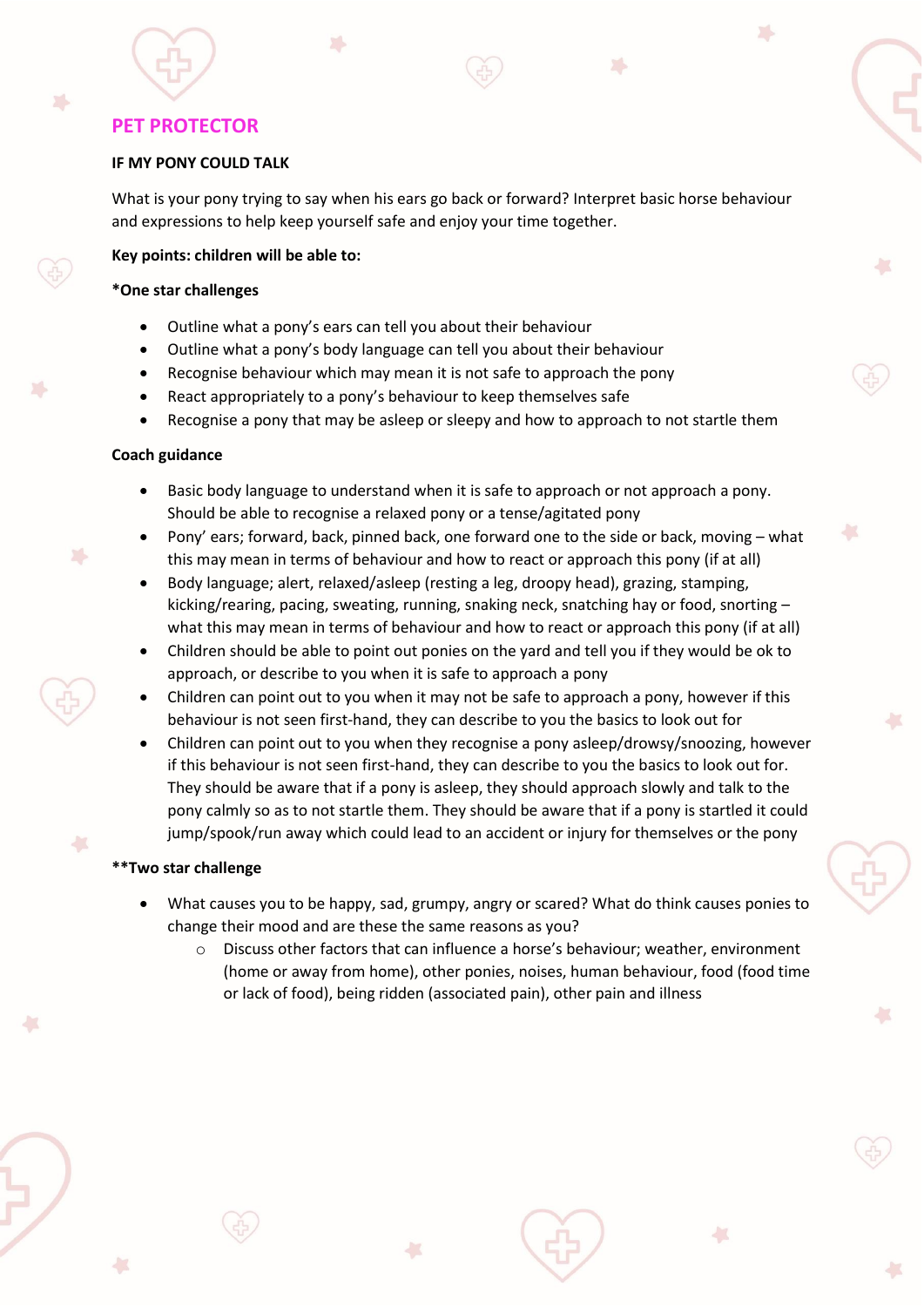## **JUNIOR JOCKEY**

#### **MY RIDING KIT**

47

This topic introduces the correct riding wear and equipment to help reduce the risk of injury when riding

#### **Key points: children will be able to:**

#### **\*One star challenges**

- Wear appropriate safety equipment, footwear and clothing when riding
- Identify a body protector and its use
- State one reason why it is important to wear the appropriate clothing when riding
- Look after their riding equipment when in use and store appropriately after use
- Find an appropriate adult to have their hat checked for fit before riding
- State why jewellery is not recommended to wear when riding

#### **Guidance for coaches**

- Children do not need to own their own hat/boots etc, can be loaned at the centre.
- Looking after equipment covers things like don't drop your hat, store it so it cannot roll and keep in a dry environment. Boots (if leather) should be cleaned regularly to avoid cracking and a leather dressing or waterproof polish can be applied to care for leather
- Appropriate footwear may be jodhpur boots or boots with a small heel (if they do not own jodhpur boots)
- Body protectors are not compulsory to wear but are strongly recommended for children, particularly those learning to ride; follow own centre's protocol for this

 $\overline{\phantom{a}}$ 

• Appropriate clothing would be; appropriate for the weather, non-flapping or loose or noisy clothing, arms covered and full-length trousers. Jodhpurs not compulsory but trousers or leggings that will not pinch and that do not have embellishments, studs or poppers that can scratch the saddle. Also discuss here long hair to be tied back (if appropriate to children). Also they should be aware a hat should fit – and why this is important and who at the centre they should go to before a lesson to have a hat fit/checked (particularly if borrowing from the centre)

#### **\*\*Two star challenges**

Shetland Striders syllabus

- Describe two points which may indicate your riding hat doesn't fit
	- $\circ$  They should be aware how a riding hat should fit and be able to tell you if it's loose (ie, sits too low or moves up and down), or the chin strap is too loose or too tight. They do not need to have detail as a hat fitter would, but should be aware of two things to be able to tell you if their hat is too big or too small.
- Create a poster to put up at the yard which lists the important clothing to wear when riding.
- What does PPE mean? What is the PPE for riding?
	- $\circ$  Introduce the term PPE (Personal Protective Equipment), what this means and how it relates to horse riding
- There are UK safety standards with essential safety equipment such as your riding hat or body protector. Find out where this is displayed on your hat and what the current safety standards are.

47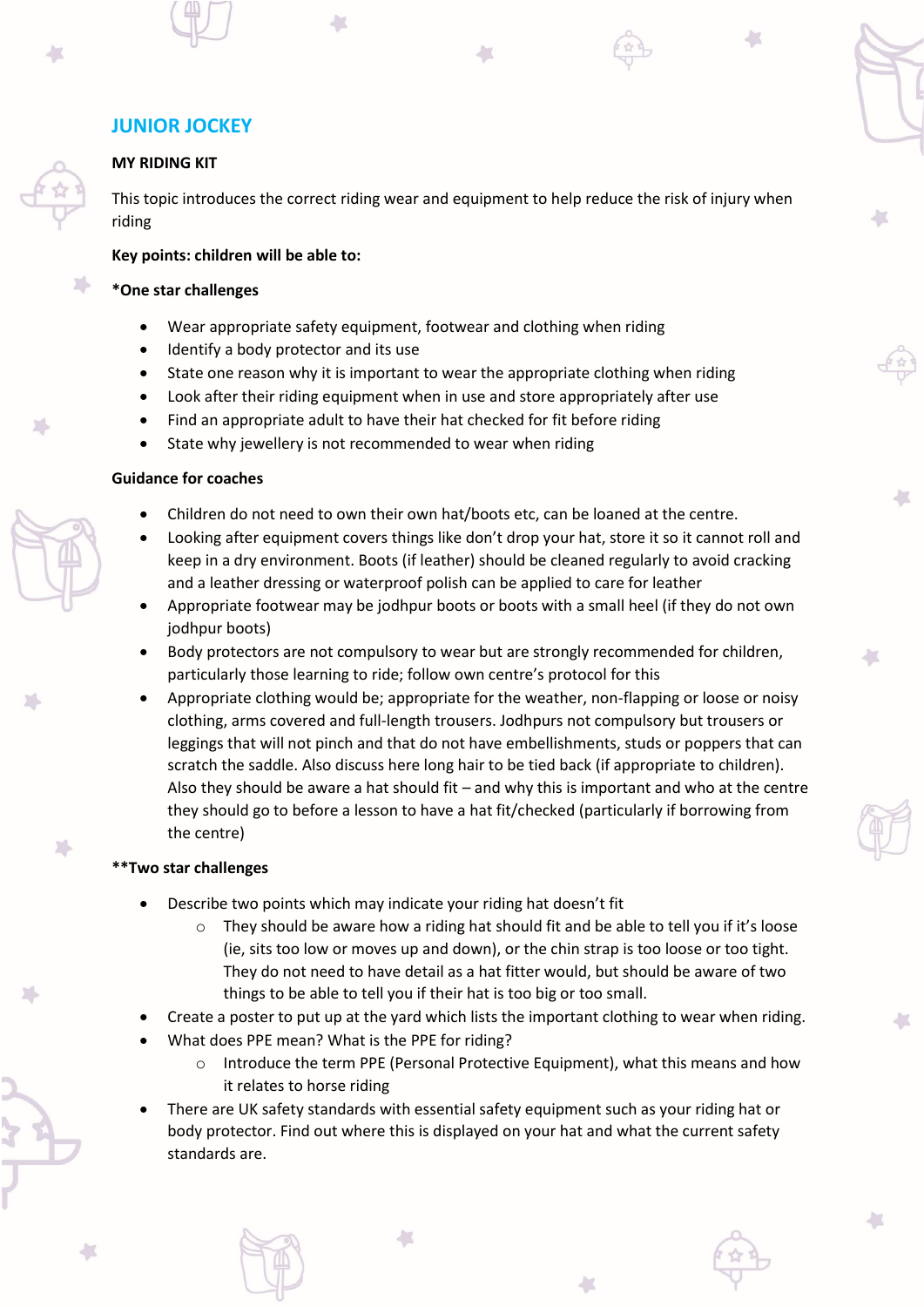o Introduce safety standards for hats and body protectors, where this is displayed on the hat or body protector and how to find the current safety standards (BHS or BETA website). The importance of finding an approved fitter if buying a hat or body protector, local approved sellers/fitters, importance of not buying second-hand and to replace if had a fall

×

 $\frac{1}{2}$ 

 $\leftarrow$ 

収

 $\leftarrow$ 

収

 $\overline{\phantom{a}}$ 

 $\sum_{i=1}^n$ 

冯

 $\leftarrow$ 

球

 $\sum_{\alpha}$ 

 $\sum_{\alpha}$ 







 $\left\langle \cdot \right\rangle$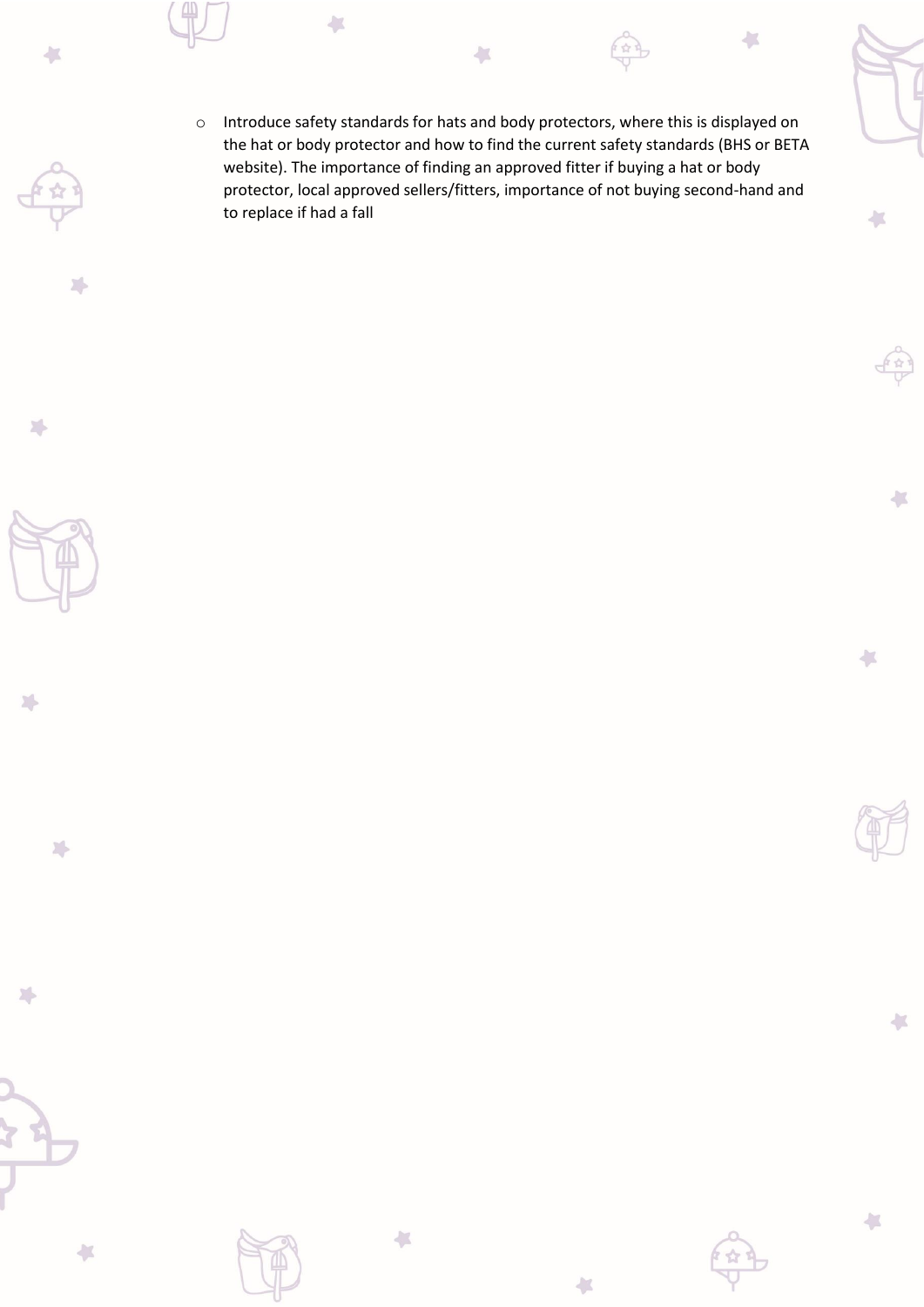### **RIDING SKILLS 1**

Basic riding skills for beginner riders

**Key points: children will be able to:**

#### **\*One star challenges**

- Stand in a safe position ready to mount
- Hold their reins correctly
- Sit in the correct riding position
- Sit up when walking, turning and stopping
- Use aids to ask their horse to walk on and halt

## **Guidance for coaches**

- Riders can be assisted, on lead rein, hold saddle or neck strap whilst riding if needed, only walk is required
- Holding reins; should be able to hold reins correctly, but can hold on to saddle or neck strap when required whilst riding. An awareness that when they are holding the reins they should be equal length
- Children should be aware of how to sit in the saddle and working towards this during lessons (although a 'perfect' seat does not need to be established to achieve this topic); vertical line through ear, shoulder, hip and heel and sitting up straight looking forwards. Include balance skills like 'round the world' whilst pony is standing.
- Children should be working towards using the correct aids for walk (squeezing legs), turn (use one rein) and halt (use both reins) and/or to ask the horse to "walk on" and "woah" for halt when required. A demonstration of at least one of these aids is required

#### **\*\*Two star challenges**

- Ask the children to hold the reins in one hand and then back to two hands and see if the children can hold the reins correctly unaided
	- o Alternate the hands that the reins are held in. Standing still and in walk
- Shorten and lengthen the reins to an appropriate length unassisted
	- $\circ$  Standing and in walk
- Introduce school figures and ask the children to apply correct rein and leg aids for turning and stopping
	- o Circle and figure of eight
- Begin to count the beat at walk and ask them if they can feel which legs are moving
- Letting go of both reins in walk. Half scissors
- Describe the basic riding position to you
	- o Include why stirrups in ball of foot. Sit up straight (ear, shoulder, hip, heel). Heels down, elbows bent. Very basic things at this level

#### **Three star challenges**

Shetland Striders syllabus

- Begin to walk your pony off lead rein
	- $\circ$  They can have an assistance walking at the side ready to step in if necessary

七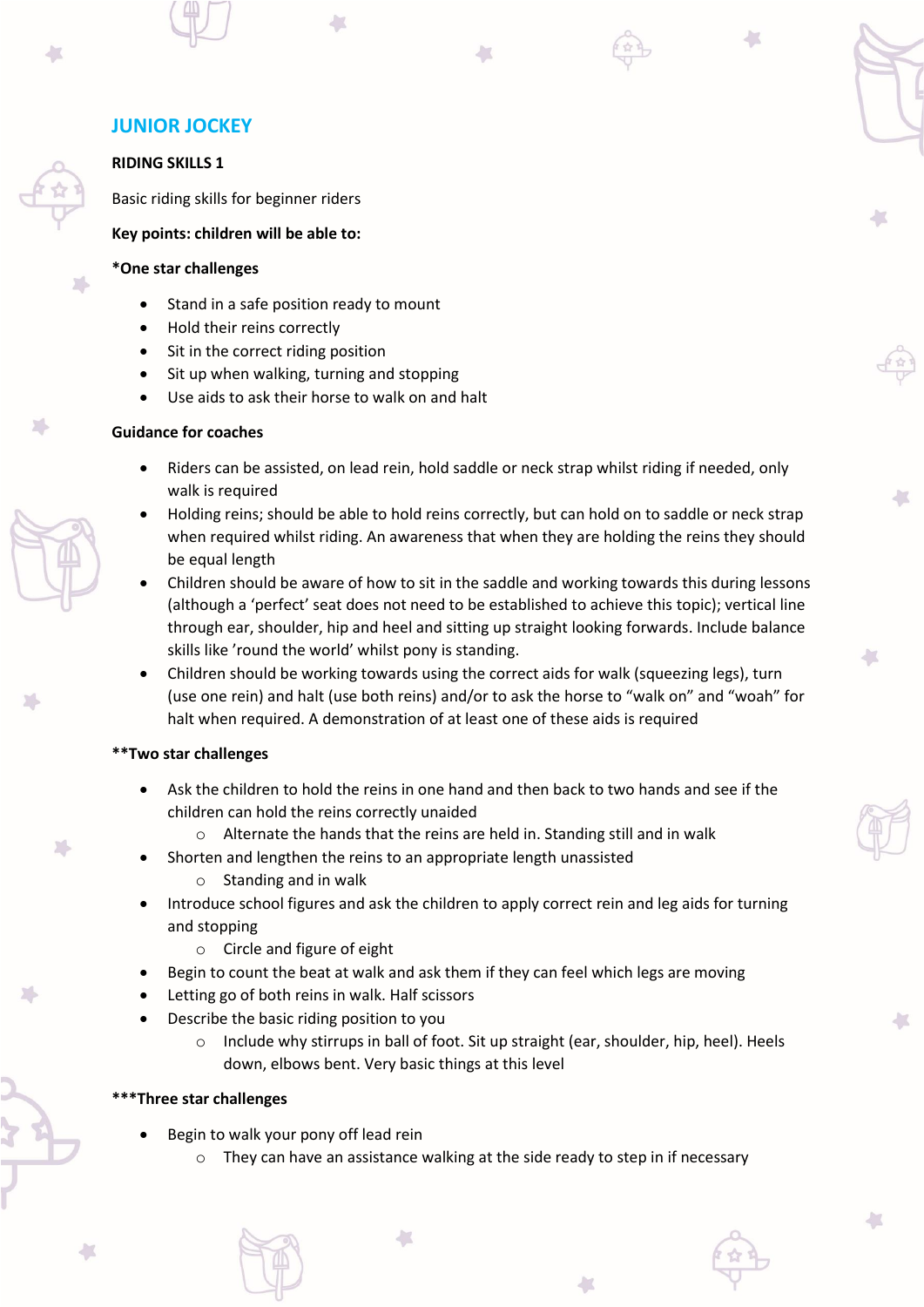o Make a target like 5 laps of the school, in walk, sitting up straight. Include some halts and turns

A.

- Begin to learn about straightness in walk and how to keep your pony on a straight line
	- o set up some alleys using poles on the floor, can they keep their pony straight? Begin to narrow the space allowed
	- o Why is it important to keep your pony straight?
- Working towards a balanced position in trot
	- o This can be on lead rein

 $\left\langle \cdot \right\rangle$ 

D.

 $\sum_{i=1}^n$ 

 $\sqrt{2}$ 

 $\sum$ 

Shetland Striders syllabus

 $\left\langle \cdot \right\rangle$ 

 $\overline{\phantom{a}}$ 

- Further balance tests include putting both hands on your head, or arms outstretched when walking and full scissors.
	- o Arms could be outstretched and still (like a scarecrow), and making arm circles

 $\sqrt{2}$ 

上

七

 $\frac{1}{2}$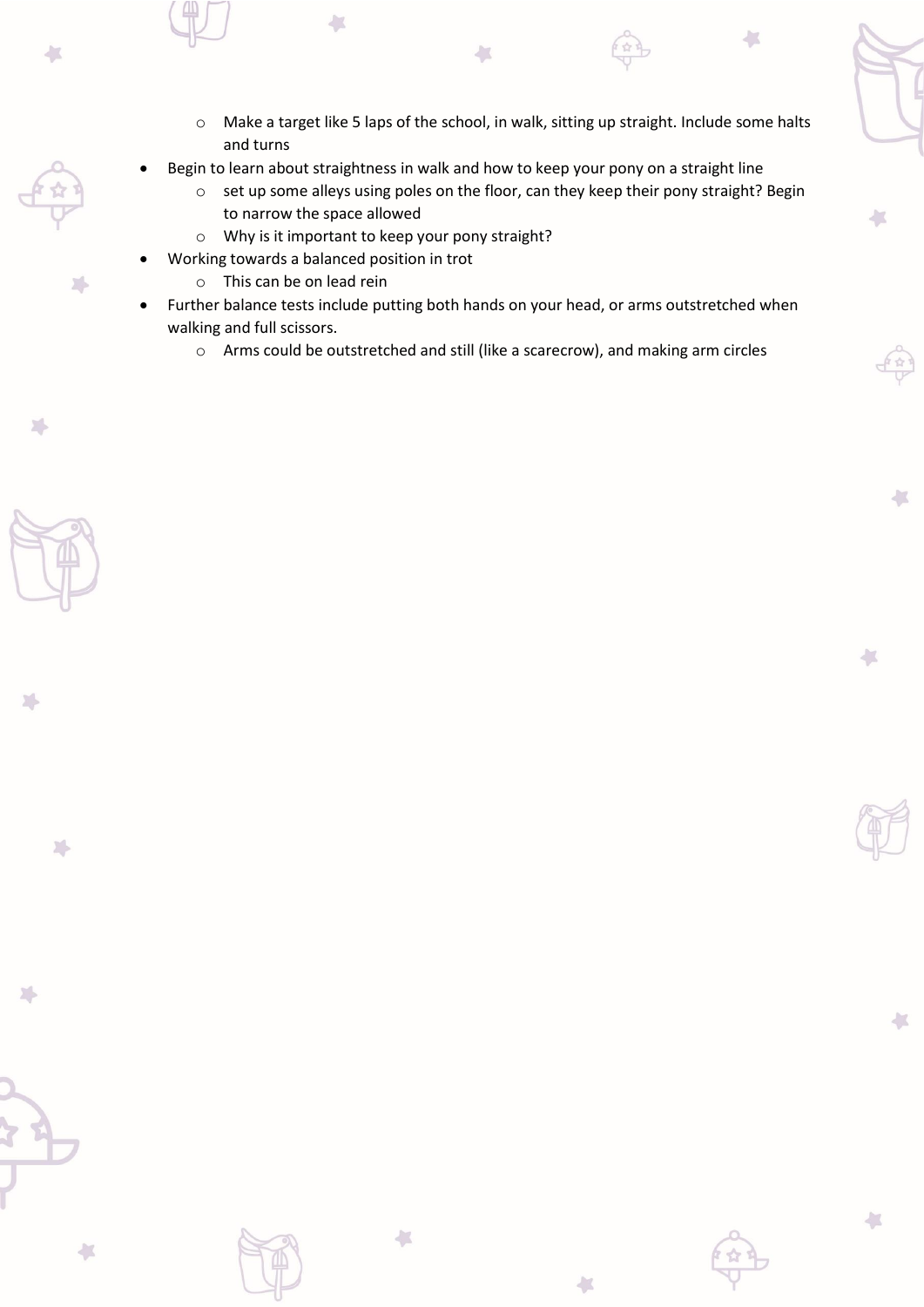### **GETTING ON**

How to prepare for and get on your pony safely

**Key points: children will be able to:**

## **\*One star challenges**

- Recognise a safe place to get on their pony
- Approach their pony safely
- Stand in a safe position ready to be mounted
- Run their stirrups down before mounting
- Mount safely with assistance
- Put feet in stirrups and hold the reins ready to ride

### **Guidance for coaches**

- Riders can be assisted at all times
- Do not have to mount unaided, can have a leg up or be lifted to be put on
- Awareness of hand placement (front of saddle) and why placing right hand at back of saddle could cause saddle to twist, and how to hold reins when mounting

 $\overline{\phantom{a}}$ 

七

### **\*\*Two star challenges**

- Lead the pony from the stable/yard to a safe place to mount
- Check girth for comfort and adjust girth (mounted or unmounted)
- Check own stirrups and adjust stirrups
- Begin to mount unaided

X.



a de la contradición de la contradición de la contradición de la contradición de la contradición de la contradición de la contradición de la contradición de la contradición de la contradición de la contradición de la contr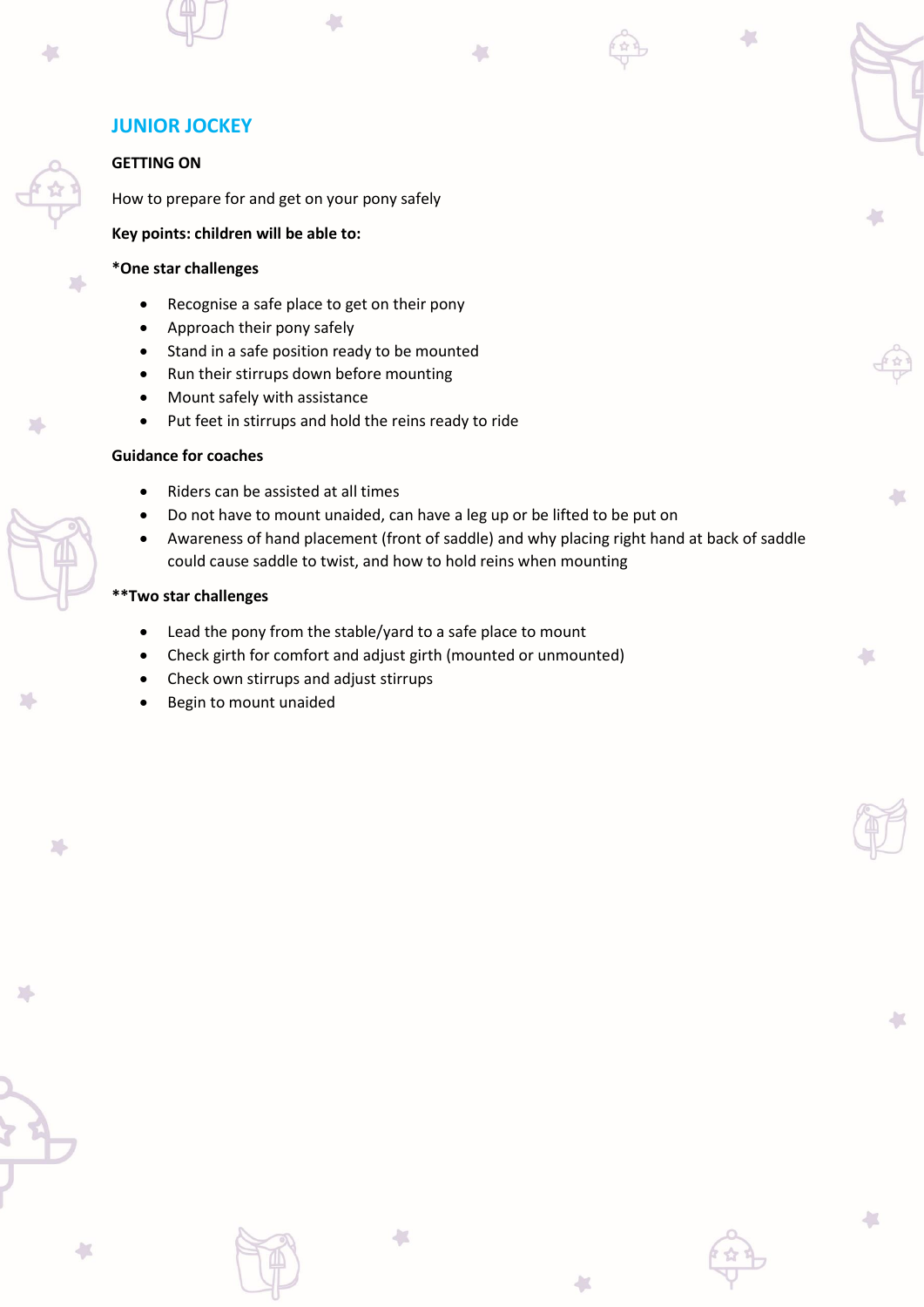## **JUNIOR JOCKEY**

## **DISMOUNT**

 $\sqrt{2}$ 

How to prepare for and get off your pony safely

**Key points: children will be able to:**

## **\*One star challenges**

- Recognise a safe place to halt their pony
- Cross their stirrups (before getting off)
- Dismount safely with assistance
- Walk away from their pony safely

## **Guidance for coaches**

- Riders can be assisted at all times
- Awareness to keep their hat on until they have left the arena

 $\left\langle \cdot \right\rangle$ 

41

 $\overline{\phantom{a}}$ 

A.

 $\leftarrow$ 

A.

Ł

## **\*\*Two star challenges**

- Loosen girth (mounted or unmounted)
- Run up stirrups
- Begin to dismount unaided
- Lead the pony out of the arena back to stable/yard

 $\sqrt{2}$ 

 $\sum_{i=1}^{n}$ 

Shetland Striders syllabus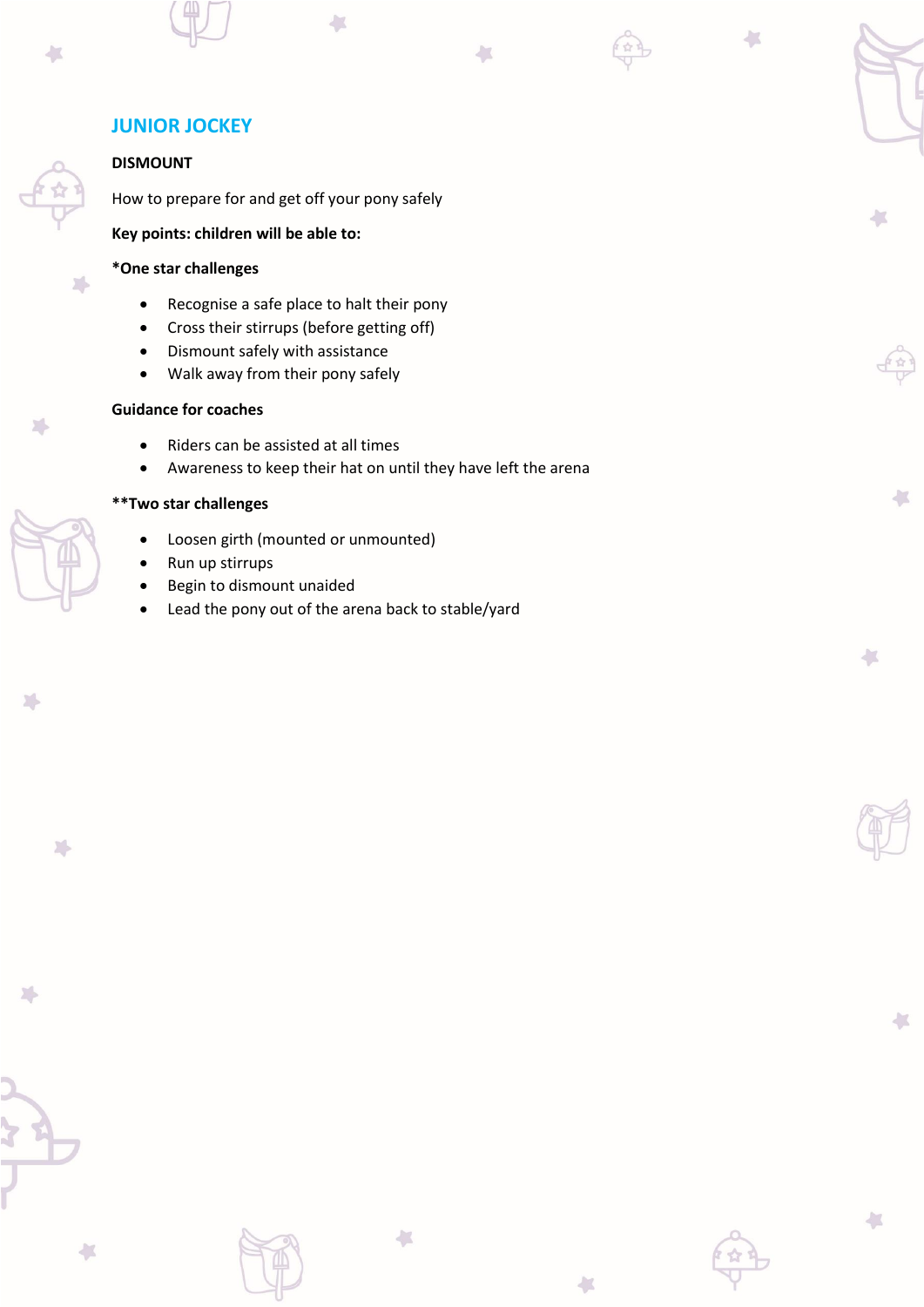#### **COUNTRYSIDE**

Find out how you can look after the countryside so everyone can enjoy it.

#### **Key points: children will be able to:**

#### **\*One star challenges**

- Know the name of the Code relevant to where children lives
- List the main rules in the Code
- Describe a basic reason for each rule
- Know why it is important to follow the Code

#### **Guidance for coaches**

The code is known as:

- The Countryside Code in England, Wales and Northern Ireland
- The Scottish Access Code in Scotland
- Also a Leave No Trace scheme in Ireland
- Simple rules and reasons. Encourage children to suggest reasons themselves.
- If appropriate use the headings: Respect other people, Protect the natural environment, Enjoy the outdoors

- Follow the code when you go for a walk. Look for examples of where the code has been followed or where it has been ignored. When you spot an example make a note of it or take a picture. Share what you have found with your group.
- Get together with friends and make up a show all about how wonderful the countryside is. Tell people why it is important to look after it and about the code that helps us do this. You could be the stars of the show or your toys could be centre stage. Ask an adult to record you.

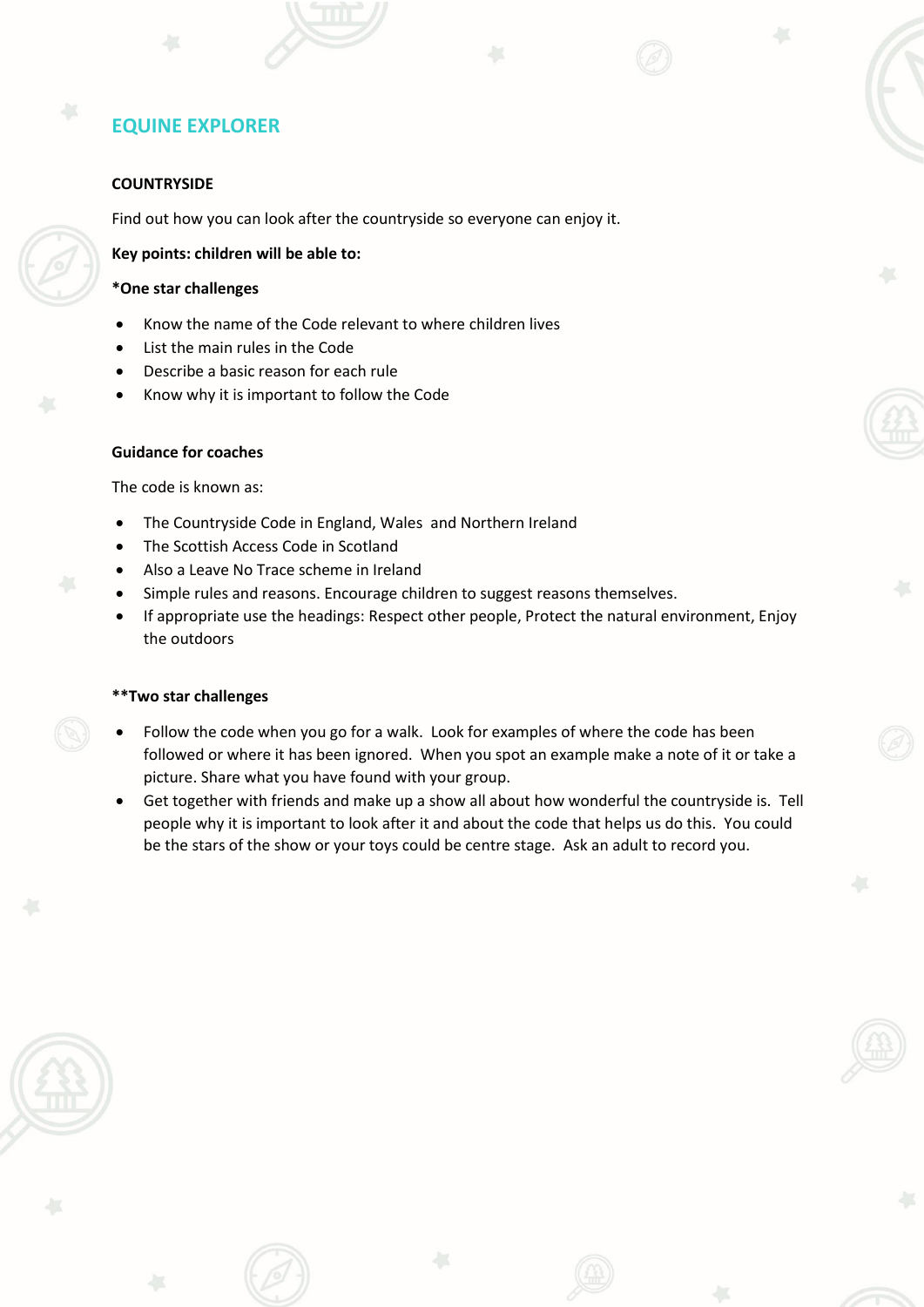#### **BE NICE, SAY HI**

Find out how other road users should pass horse and pony riders safely

#### **Key points: children will be able to:**

#### **\*One star challenges**

- State why horses and ponies can react to things that the rider cannot see or hear
- Outline how a walker or cyclist should pass a pony and rider safely
- Outline how to pass a pony and rider safely in a vehicle
- Outline the 'Be Nice, Say Hi' actions
- Outline the risk and effect of pedestrians, cyclists and cars passing too fast or too close (or both) to a horse or pony

#### **Guidance for coaches**

- Discuss how horses are flight animals and rely on their senses to stay alive (hearing, vision, smell) (also covered in horse behaviour topic so could be a recap if that topic has been completed)
- Discuss what could cause a horse to react suddenly when riding out
- Discuss what a horse or pony can do if they are frightened (run away, spin, rear, move or jump sideways)
- Discuss how they would feel if a pedestrian, cyclist or car came past them too fast and too close
- Discuss how to pass a horse safely as a pedestrian, cyclist and car drivers
- Focus on good behaviour by all of those user groups and what they should do; slow down, give plenty of space (wide and slow), Say Hi, smile, wave (Be Nice) (wave if safe to do so – or nod), go slowly away

- Create a 'Be nice, say hi' poster. You could display this in a window to encourage others to pass ponies safely.
- Discuss the responsibilities horse riders have to play their part in acknowledging those that pass horses safely, wear correct hi vis (to be seen early) and ride responsibly. If a driver that passed safely was not thanked, how might this make them feel and act with the next rider they pass
	- $\circ$  What are our responsibilities as horse riders when riding on the road? (1. Wearing high-viz. What high-viz is available to purchase for horse and rider? 2. Showing appreciation for considerate road users. How do we thank road users? How might they feel if we don't thank them and what might they do differently next time they see a rider on the road?)
	- $\circ$  If we ride out, what is the correct procedure to follow? (Ride out with a responsible adult on a pony you can control, take a phone, tell someone at home the route and approximate time you will be out, check the route you are taking is free from hazards/roadworks to the best of your ability, wear high-viz, take a hoof pick, be aware at all times, check the pony's shoes, check tack for safety.)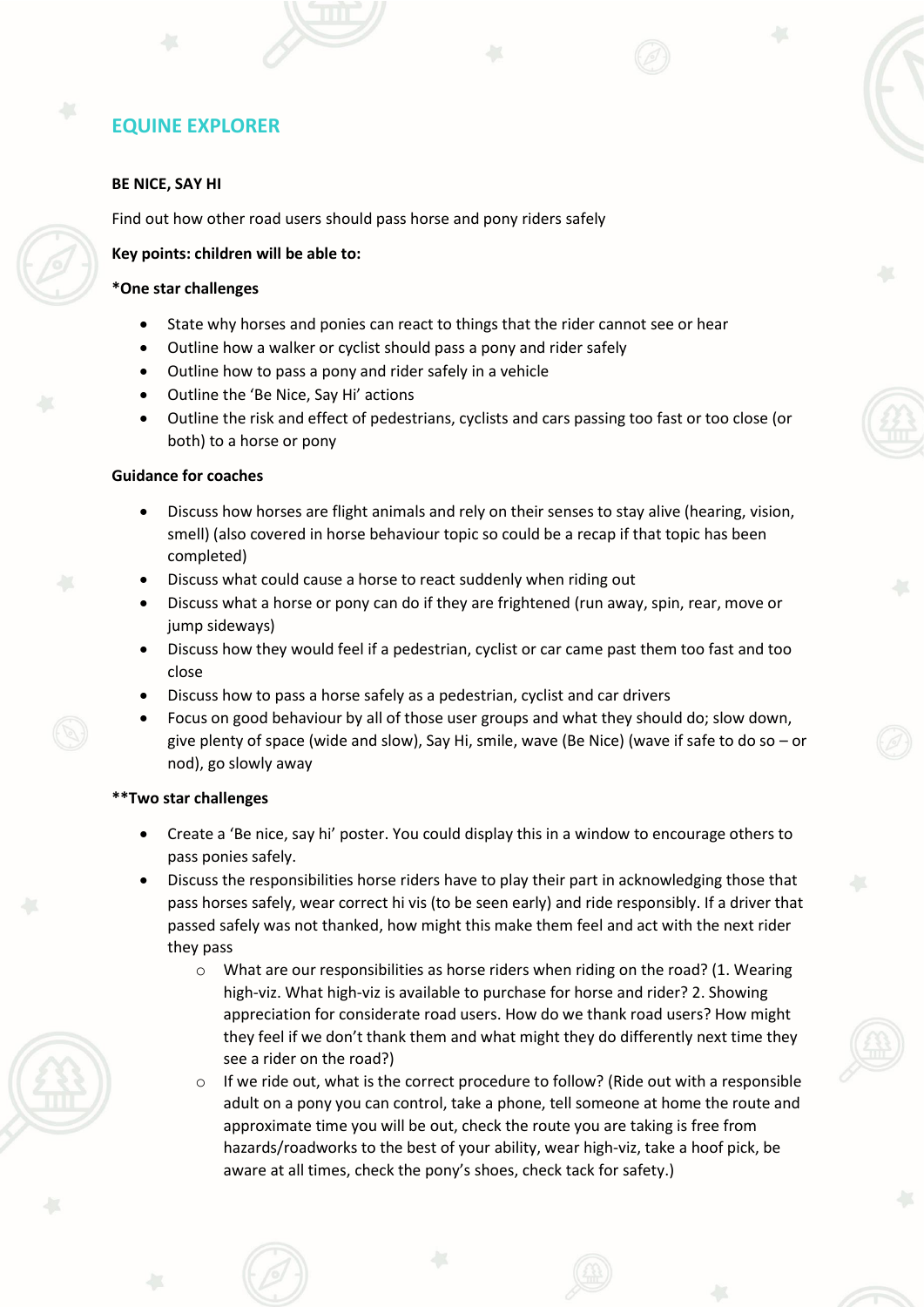- Tell other people how to pass ponies safely on the road. The more people you tell, the bigger impact you will have and help to create safer roads for riders. Hopefully, they will care about it as much as you do!
	- o You can contact the Safety Team to ask for car stickers that the children can give to a family member or friend and then the child can tell them why it is important to pass horses wide and slowly. Telephone: 02476 840516 or Email: [safety@bhs.org.uk.](mailto:safety@bhs.org.uk) If emailing don't forget to add the quantity you need and the full postal address to send them to.
	- o Download from Accredited Professional Hub (or contact the Safety Team for printed copies) the 'Be Nice Say Hi Notice to Parents'; read this to the children and then ask them what the main points are to tell an adult? The child can take home the leaflet and use this as prompts when discussing what they have learnt about.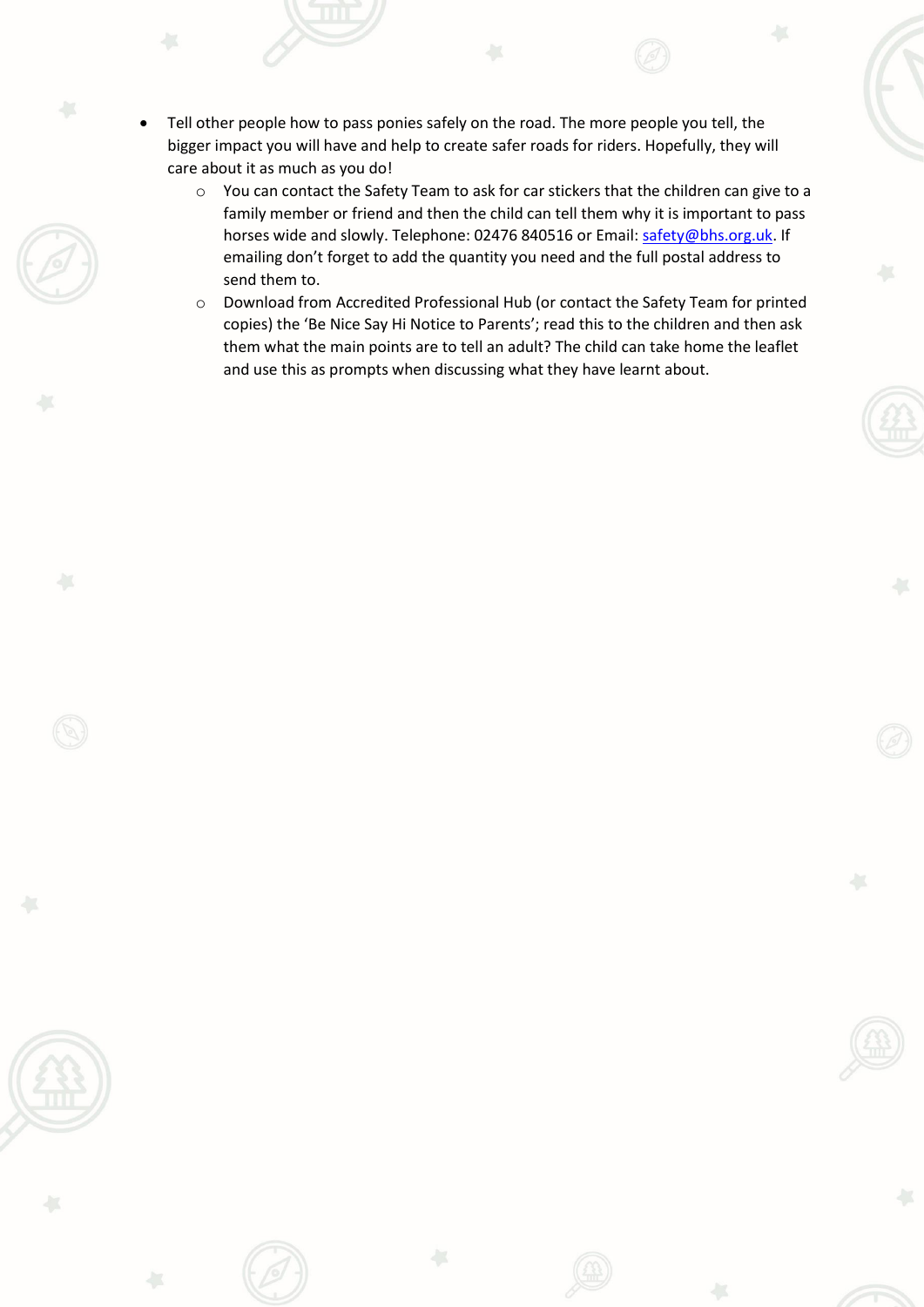#### **FARM ANIMALS**

Discover the common farm animals in the UK and what to do if you see them when out riding

#### **Key points: children will be able to:**

#### **\*One star challenges**

- Recognise common farm animals
- Describe how a pony may react to farm animals on a ride out
- Describe how to ride past farm animals
- Describe what to do if you meet farm animals on a walk

#### **Guidance for coaches**

- Common farm animals could be pigs, sheep, cows, bulls, ducks, geese, chickens, donkeys, llamas, or any other animal that may be local to your area. Find out facts about different farm animals to discuss via [RSPCA](https://www.rspca.org.uk/adviceandwelfare/farm)
- How a pony may react: via seeing or smelling the animals/farm. Horses don't like the smell of pigs! Horse may be aware of the animals before the rider (horse has better vision/hearing/sense of smell)
- Also important to identify animals that could pose a threat or become aggressive when out hacking (bulls, stallions, mother and their young)
- If you don't have access to any farm animals you can do a virtual farm walk: <http://www.virtualfarmwalk.org/index.html> - there are also lots of downloadable resource sheets here[: http://www.virtualfarmwalk.org/teachers.html](http://www.virtualfarmwalk.org/teachers.html)
- Another website that offers some free resources is: [https://www.activityvillage.co.uk/farm](https://www.activityvillage.co.uk/farm-animals)[animals](https://www.activityvillage.co.uk/farm-animals) (some sheets require you to be a member but there are lots of free ones)
- Explain that most farmland is private land and must get permission to ride or walk across. If a public footpath or bridleway runs through the land then you may come across farm animals close by or in the same field. The risks of these should be explained and the importance of closing gates and sticking to the track

- Choose one farm animal you have learnt about and research how they are looked after. Do they have different needs to ponies?
- As well as the common farm animals, there may be other wild animals you may see out and about, such as deer, pheasant or rabbit. See how many you can name and think about how they may react to seeing people or ponies. Discuss how you can be respectful to them and their environment.
	- o Deer, pheasant, rabbit, hare, partridge, squirrel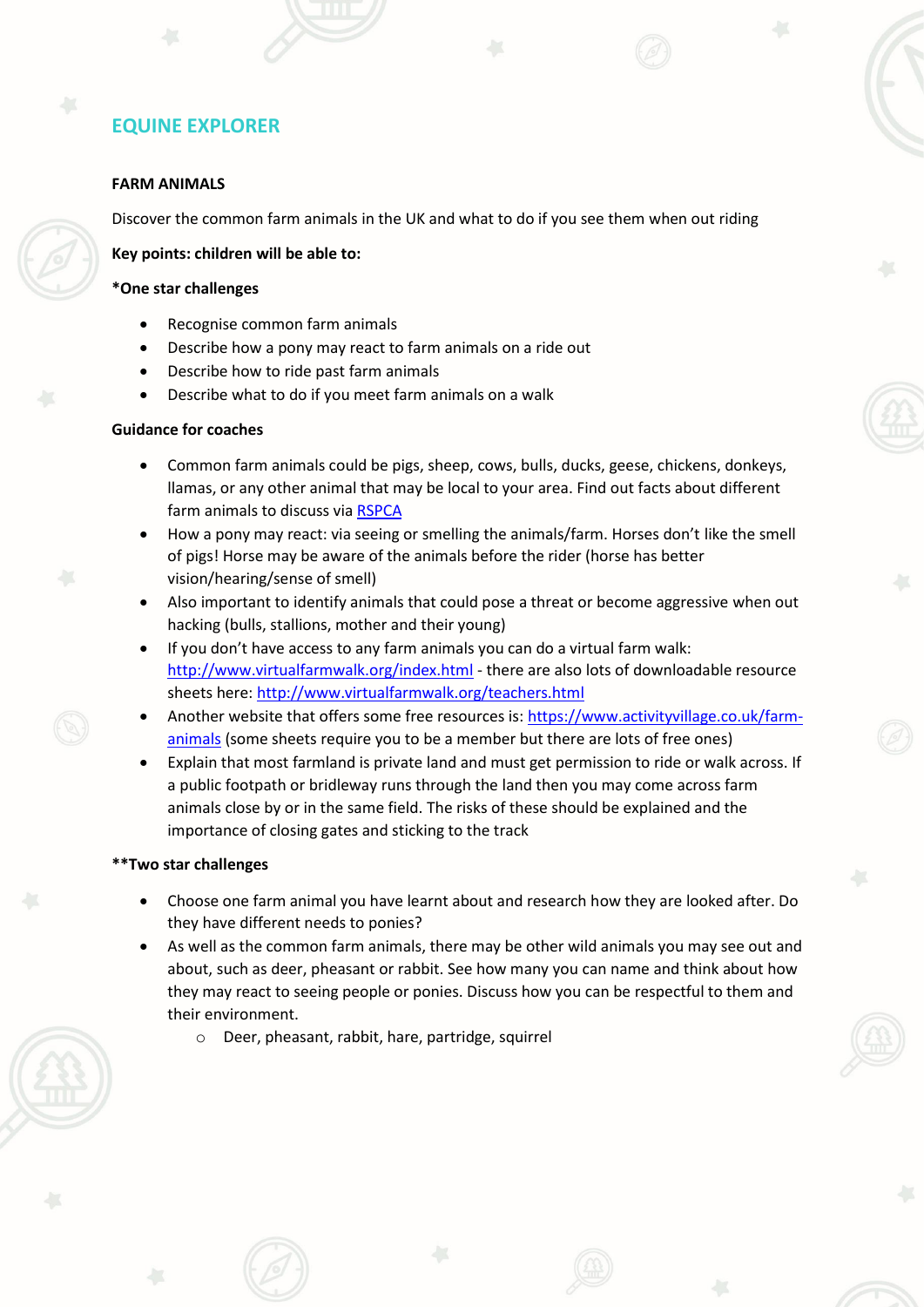#### **EXPLORE**

Know where you can and cannot ride on your pony

#### **Key points: children will be able to:**

#### **\*One star challenges**

- List places where you can ride on a pony
- List places where you should not ride
- Identify a marker for a route to ride and a route where you cannot ride
- Know that permission from landowners may be required for some routes
- Know how to dress for the weather and be comfortable for a ride out

#### **Guidance for coaches**

- Where you can ride: bridleway, road, woodland (unless restricted route), beach (some), forest, common land – ensure using terms relevant to your Nation
- Where it's advised not to ride, or you cannot ride: pavement, footpath, restricted routes,
- Markers: should be able to identify one of the following for where to ride: bridleway, restricted byway or byway. Where not to ride: footpath, private land (if no permissive route through). Try to discuss local examples if you can
	- o Not to ride: Footpaths for walking, running, mobility scooters or powered wheelchairs
	- o Can ride: Bridleways for walking, horse riding, bicycles, mobility scooters or powered wheelchairs
	- o Can ride: Restricted byways for any transport without a motor and mobility scooters or powered wheelchairs
	- o Can ride: Byways open to all traffic for any kind of transport, including cars (but they're mainly used by walkers, cyclists and horse riders)
- Children should be aware of restrictions in some places where you can ride (for example on a beach you must make sure ponies are allowed and be aware of tide times, busy periods)
- Children should be aware of how to stay warm and comfortable if it's a cold day, or how to stay protected and hydrated if it's a hot day

- The route markers and symbols you have spotted will also be marked on a map. Look at a local map and see if you can spot a route near you.
	- o Look at an OS map of your area and spot the bridlepaths, footpaths, restricted byways and byways open to all traffic. (By asking around, you may find a parent who has an OS map of the area for the group to examine. OS maps can be found online for viewing
	- You can list all access routes in your Nation and the markers associated with them.
		- Discuss all route markers (footpath, bridleway, byway, restricted byway)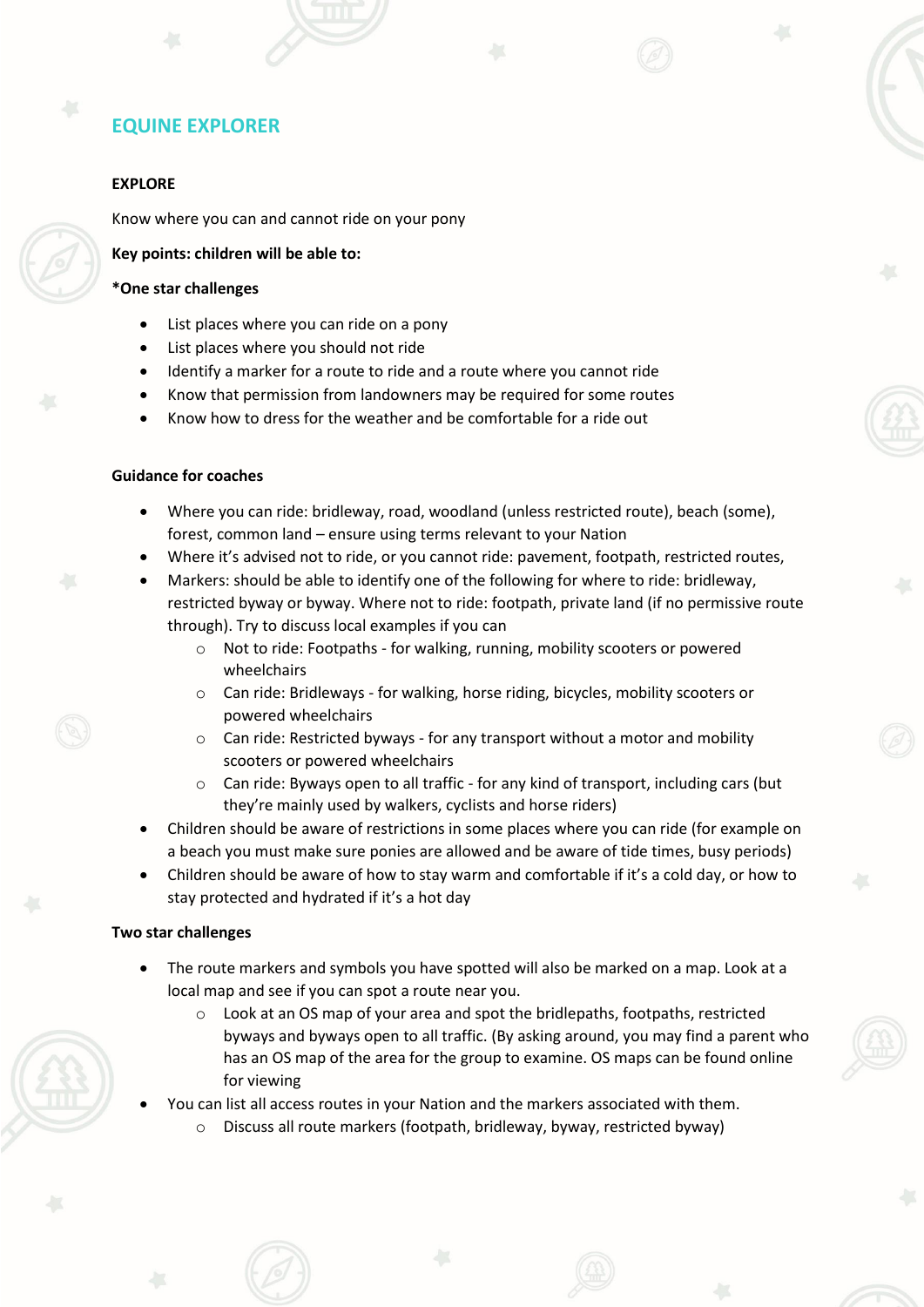## **STABLE STAR**

### **KINDNESS**

This topic establishes the behaviours and attitudes that show kindness to all to facilitate a considerate and safe environment on the yard

### **Key points: children will be able to:**

#### **\*One star challenges**

- Outline how to behave appropriately on a yard
- Follow the yard rules with regards to behaviour
- Show kindness and respect to all on the yard
- Identify who they can talk to if they are worried or something has happened that they are concerned about

### **Guidance for coaches**

- Design your own or use template codes of conducts. Include being kind to humans and animals
- Discuss behaviour that is not kind, and what effect this can have people
- Discuss who they can talk to if they feel someone is unkind to them
- Talk to children about your centre safeguarding officer and encourage them to remember who they can talk to if they have a worry or concern

- Repetitive and intentional unkind behaviour is bullying. Discuss the different forms of bullying and how you can keep yourself and others safe from bullying. Make a pledge to be united with your friends to stand against bullying. What will you do if you see someone being bullied?
	- $\circ$  Children can write their pledge in the My Challenge Book you may need to discuss what a pledge is if they do not already know (a pledge is a promise)
	- o Discuss what bullying means and why it is not kind; that is can be verbal, physical or via social media. Discuss how they can keep themselves safe and who to talk to if they feel they are being bullied
	- o Children is aware of other places to report a worry to such as childline

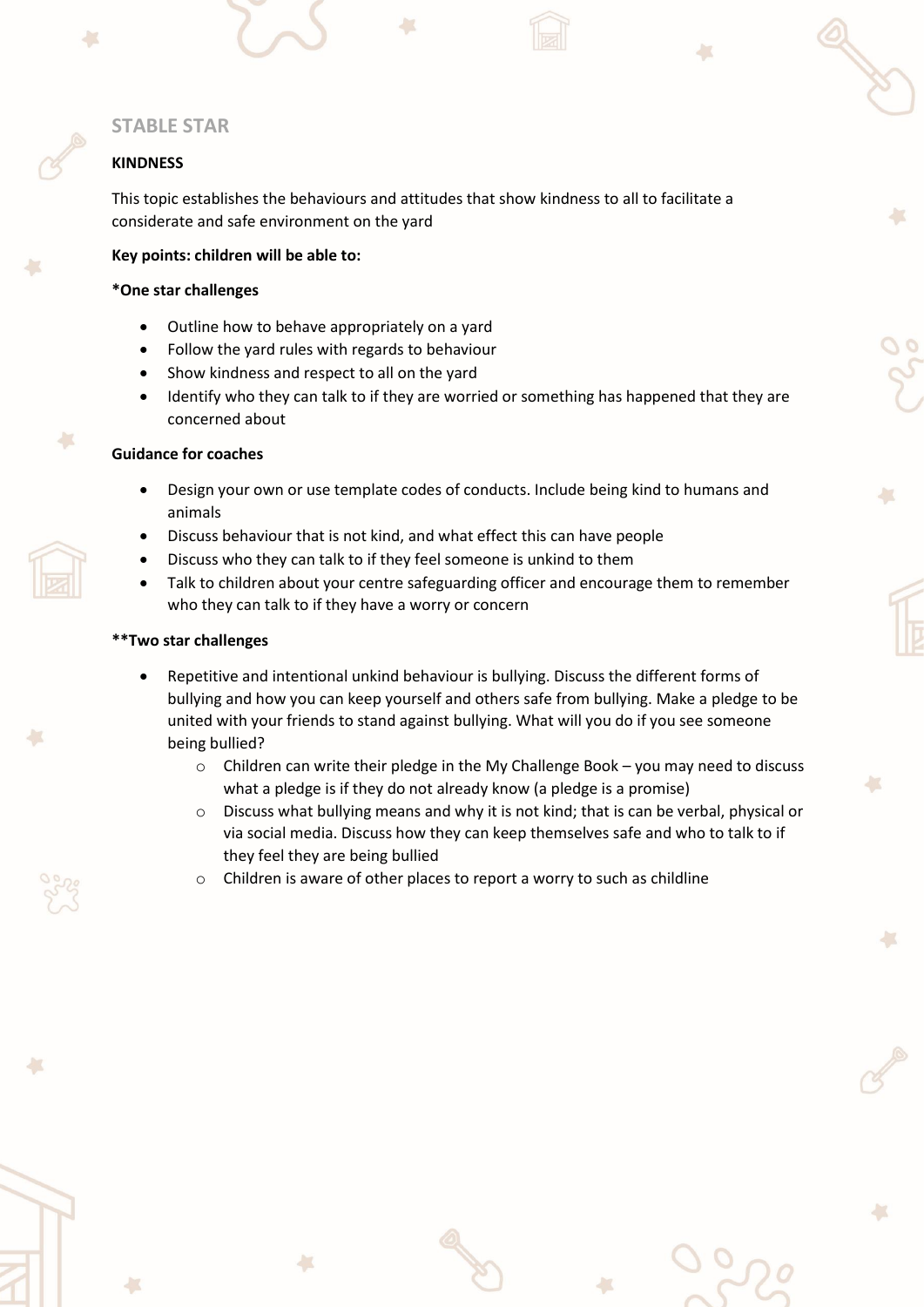## **STABLE STAR**

### **YARD SMART**

This topic will introduce how to keep yourself, others and horses safe on a yard, how to prevent accidents and what is considered good hygiene for humans and horses

#### **Key points: children will be able to:**

#### **\*One star challenges**

- Behave appropriately for a yard to be a safe and kind environment for all
- Outline yard procedure and rules to follow when at the centre
- Identify how their actions may have an effect on their safety, that of others or horses on the yard
- Identify equipment they can use with supervision and any equipment they are not allowed to use
- List equipment on the yard that can be used to help reduce the risk of an accident or incident
- Follow good hygiene practice on the yard

#### **Guidance for coaches**

43

- Discuss the yard protocol and rules you have at your centre and why these are in place to keep everyone safe. Include discussions on when to be supervised, areas on the yard they are or are not allowed in, horses and ponies they should not handle or go near etc
- Children should be aware of the importance of their behaviour on the yard, and able to say why inappropriate behaviour such as running and shouting may be dangerous
- Be able to explain what equipment is needed to improve safety when carrying out certain tasks, for example, hard hat, boots & gloves
- Show and discuss the correct procedure for lifting and discuss not to lift heavy items
- Good hygiene; washing hands after any yard activity, handling ponies, before eating etc, the benefits of this for both pony and person. Depending on what other activities you have carried out with the children you could also include washing out feed buckets, understand why we clean bits after use, key areas to keep clean on the yard)

- Sometimes an accident will happen on the yard. Your coach will tell you the correct procedure to follow and why it is important that an accident is recorded.
	- o Discuss accident recording and where the accident book is
- Learn more about good hygiene practice with ponies. New ponies on the yard should be isolated away from others for a period of time, find out why this is. Why is it good practice to not handle ponies you do not know?.
	- o Explain why new horses should be isolated at first for hygiene reasons
	- Reasons for not handling ponies they do not know could link to riding out, not allowing ponies to sniff/touch other ponies
- Name two diseases that may be spread on a yard through poor hygiene, and how this could be stopped or the spread limited
	- o You can discuss this with the children yourself if they are too young to research. It could be simple human illnesses such as a cold or flu (could discuss Covid but be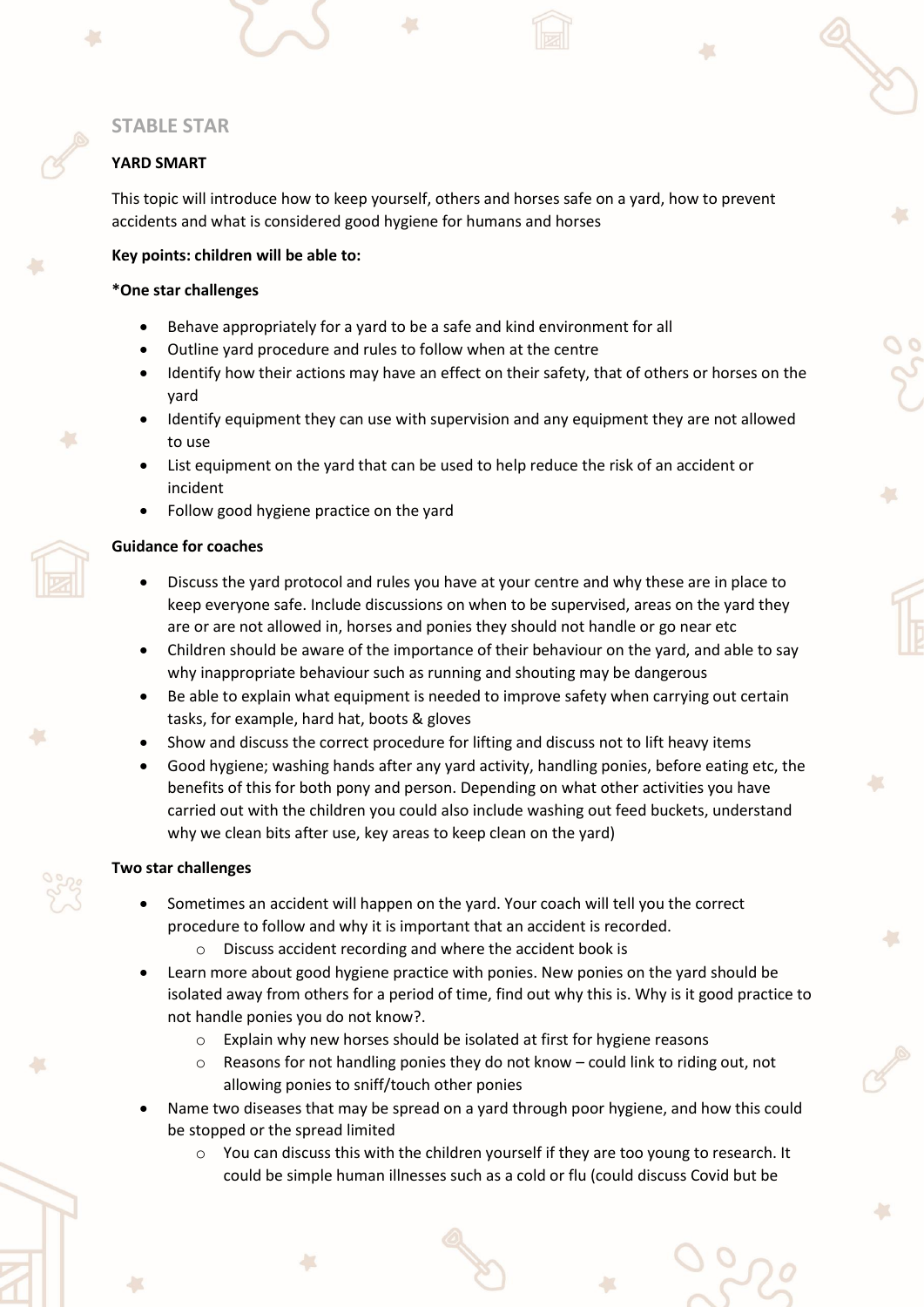aware of any family illnesses which could be upsetting for the children), or a tummy bug. They may be aware that they will have a day or two off school if they are ill to not pass on the germs to their friends.

à.

収

4X

**A** 

43

43

収

- o If discussing a horse illness/disease you only need to cover a basic level. For example, equine flu, you could describe it as like flu for ponies and can easily be passed on just like the flu in people. You can't tell a pony to stay away from others so we have to keep them separate until they are better again. To prevent the germs being spread between ponies it's important to wash your hands after handling that pony. It will be a yard rule that only certain members of staff will be allowed contact with the pony.
- o Discuss isolating a sick horse, or one that is new to the yard. Why do we need to isolate sick horses or newbies coming to the yard? What part do the children play in this process? (Looking for signs such as 'No entry' or 'Do not touch', and following these instructions.)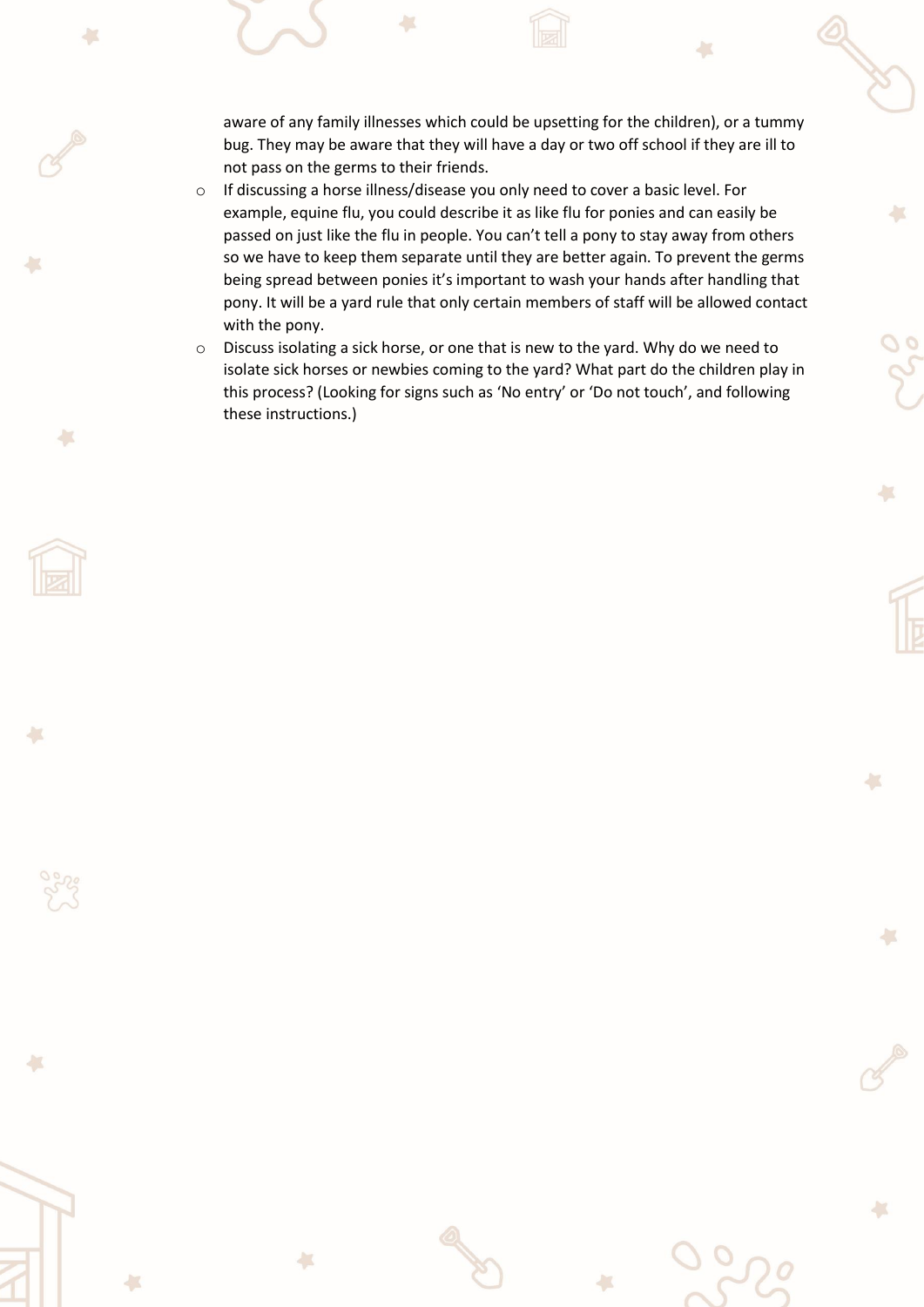### **STABLE STAR**

### **STAY SAFE**

Riding schools are often busy, large, open environments so learn how to stay safe when at your centre.

#### **Key points: children will be able to:**

#### **\*One star challenges**

- Report to an appropriate adult when they arrive at the centre
- Follow centre guidance with regards to signing in and signing out themselves and guests (parents/carers etc that may come to watch)
- Tell you why it is important to let an adult know where they are
- Tell you why it is important to be supervised when at the centre and around ponies
- Identify the areas at the centre that are restricted access
- Recognise staff members and who to talk to if they feel unsafe or worried at any time

#### **Guidance for coaches**

- This may be covered during their initial induction at the centre
- Centre staff should be easily recognisable for the children for example wearing centre uniform
- Children should be aware of where they can and cannot go on a yard, and why supervision is required at all times (ponies can be unpredictable)

- Get creative and design a poster to show others how to stay safe on a yard.
- Show someone around the yard, remembering to let them know the important rules about how to be safe on the yard.
	- $\circ$  This can be completed individually or part of a group and they can have assistance (should not be left on their own and can carry out the tour with their coach). The situation can be set up – eg, the children carry out a yard tour for another member of staff or friend.
	- $\circ$  Children can take it in turns to repeat the yard tour to each other or their parents/guardians/another member of staff, pointing out potential hazards, no go areas, warning signs, and how to act safety on the yard.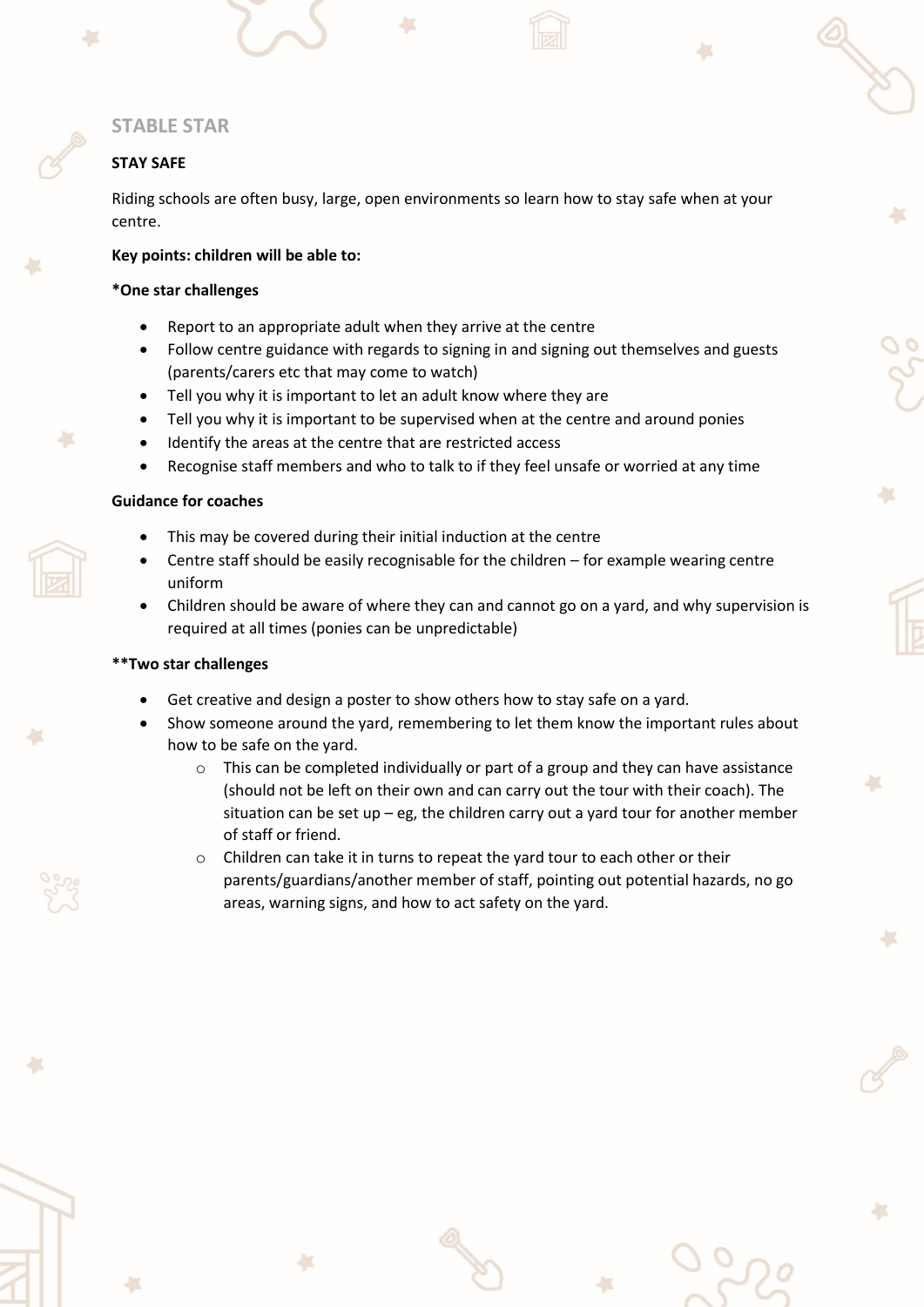### **STABLE STAR**

### **WHAT TO WEAR**

What to wear on the yard when working around ponies

#### **Key points: children will be able to:**

#### **\*One star challenges**

- List appropriate clothing to wear when on the yard
- List appropriate clothing during seasonal or weather changes
- State one reason why it is important to wear the appropriate clothing when on the yard
- Look after any clothing lent to them whilst on the yard

#### **Guidance for coaches**

×

- Children do not need to own their own hat/boots etc, can be loaned at the centre.
- Follow centre protocol with regards to appropriate clothing; but generally appropriate clothing would be; appropriate for the weather, non-flapping or loose or noisy clothing. Also discuss here long hair to be tied back (if appropriate to children). No dangly jewellery.
- Looking after equipment covers things like don't drop your hat, store it so it cannot roll and keep in a dry environment.
- Explain why sometimes it is appropriate for a hat and gloves to be worn when handling ponies on the ground

#### **\*\*Two star challenges**

• There's a particular term you may hear on the yard when people talk about safety equipment or clothing, called PPE. Discover what this means and how it relates to tasks carried out on the yard. Many jobs require PPE such as a police office or firefighter. Can you think of any other jobs that require PPE and what type of PPE?

 $\mathcal{L}$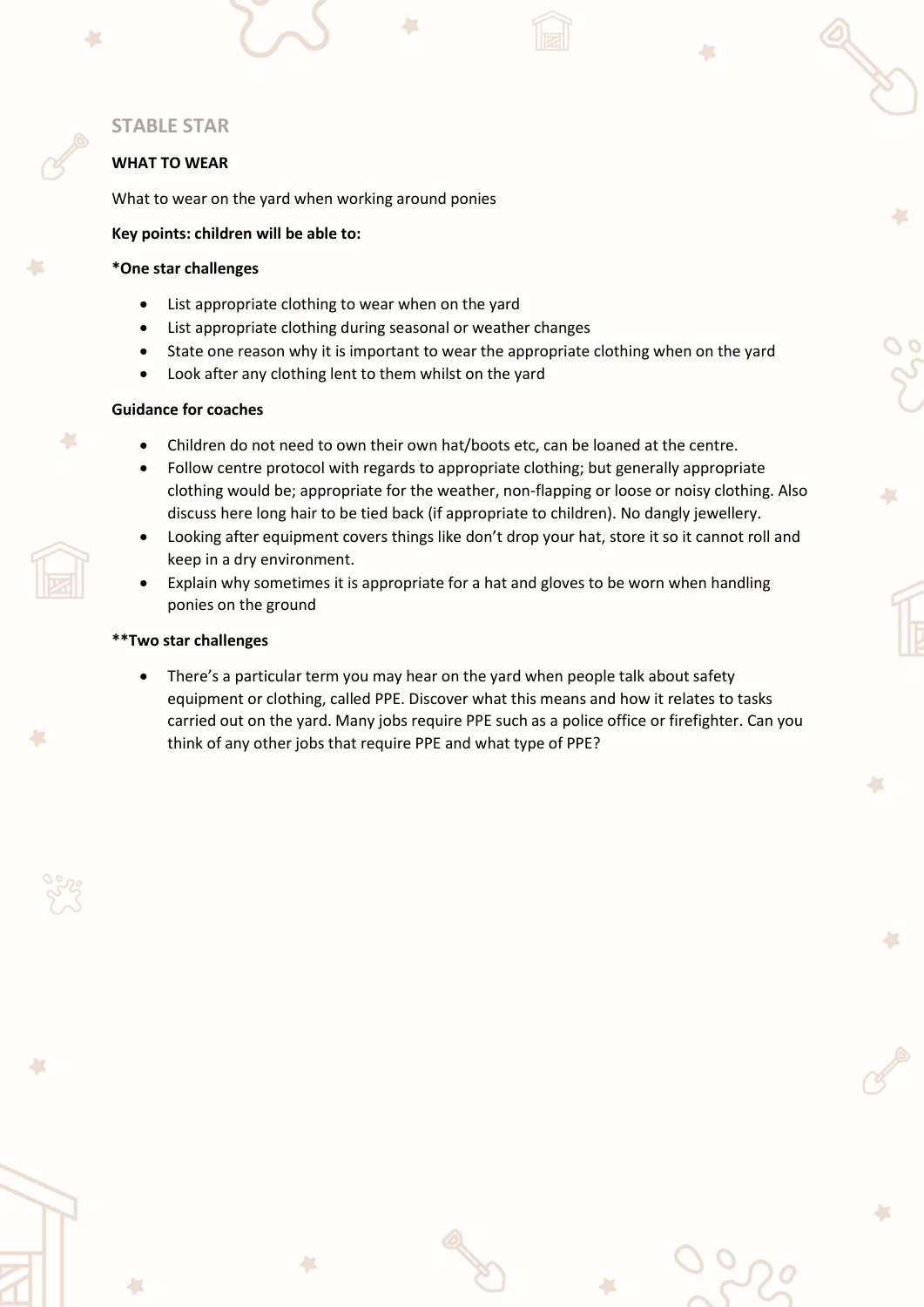#### **GROW YOUR OWN**

Connect to nature and learn all about the benefits that gardening can have, then have a go at growing your own!

#### **Key points: children will be able to:**

#### **\*One star challenges**

- List the basic needs of plants and flowers for them to grow
- List benefits that plants give to the environment and wildlife
- Identify some common flowers or plants
- List some considerations when planting near ponies or other animals
- Plant seeds or bulbs

#### **Guidance for coaches**

- This topic is best completed during Spring/Summer, when flowers are in bloom and can be identified. Also good time to get the children involved with planting seeds or bulbs, watering and tending to the plants. Note: If you are planting this can become a bit mucky! You will need children to bring wellies or yard boots, old clothes or an apron, you may need to provide gloves if children cannot bring their own
- This topic can be completed using any kind of plants or flowers; indoors or outdoor, hanging basket, bedding plants or shrubs, wildflower patch or garden, and any type of flower or plant that you have or want to grow
- Planting flowers: can be a simple hanging basket or indoor pot plant. Wild flowers can be very easy to grow and create lots of colour and attract many wildlife – is there a small patch of greenery you have? You could even talk about sowing grass seeds if you do this at your centre and the benefits this has to the grass/hay the ponies eat
- Basic needs of plants and flowers: sun, space, food, water or talk about the plants that you have at the yard – some require more shady areas for example
- Identify plants identify what you have at the yard or a local park this could be flowers or shrubs – anything that you have
- Considerations: That what you're planting isn't poisonous or harmful to any animals that could get to the plants (most wild animals instinctively know what they can and can't eat but domestic animals like dogs, cate and ponies are likely to try to eat anything!), that you plant them so ponies can't access them (for example don't hang a hanging basket outside a stable – or your pony is likely to eat it!)
- Benefits: provide food for lots of different animals including bugs, bees, butterflies and birds. Absorb carbon dioxide (the waste we breathe out) and convert it to oxygen (what we breathe in). Some flowers can help to repel bugs and flies, for example geraniums, marigolds and wild garlic. Planting and tending to flowers can be very relaxing whilst being outdoors and getting fresh air – sometimes can be hard work and be a nice outdoor workout! Once planted, flowers can provide lots of lovely colours and smells to help brighten up your day.

#### **\*\*Two star challenges**

• Create the perfect pony plant patch! Dream up the best pony friendly garden patch you can think of with pony friendly grasses, herbs, vegetables and plants. Research what could go in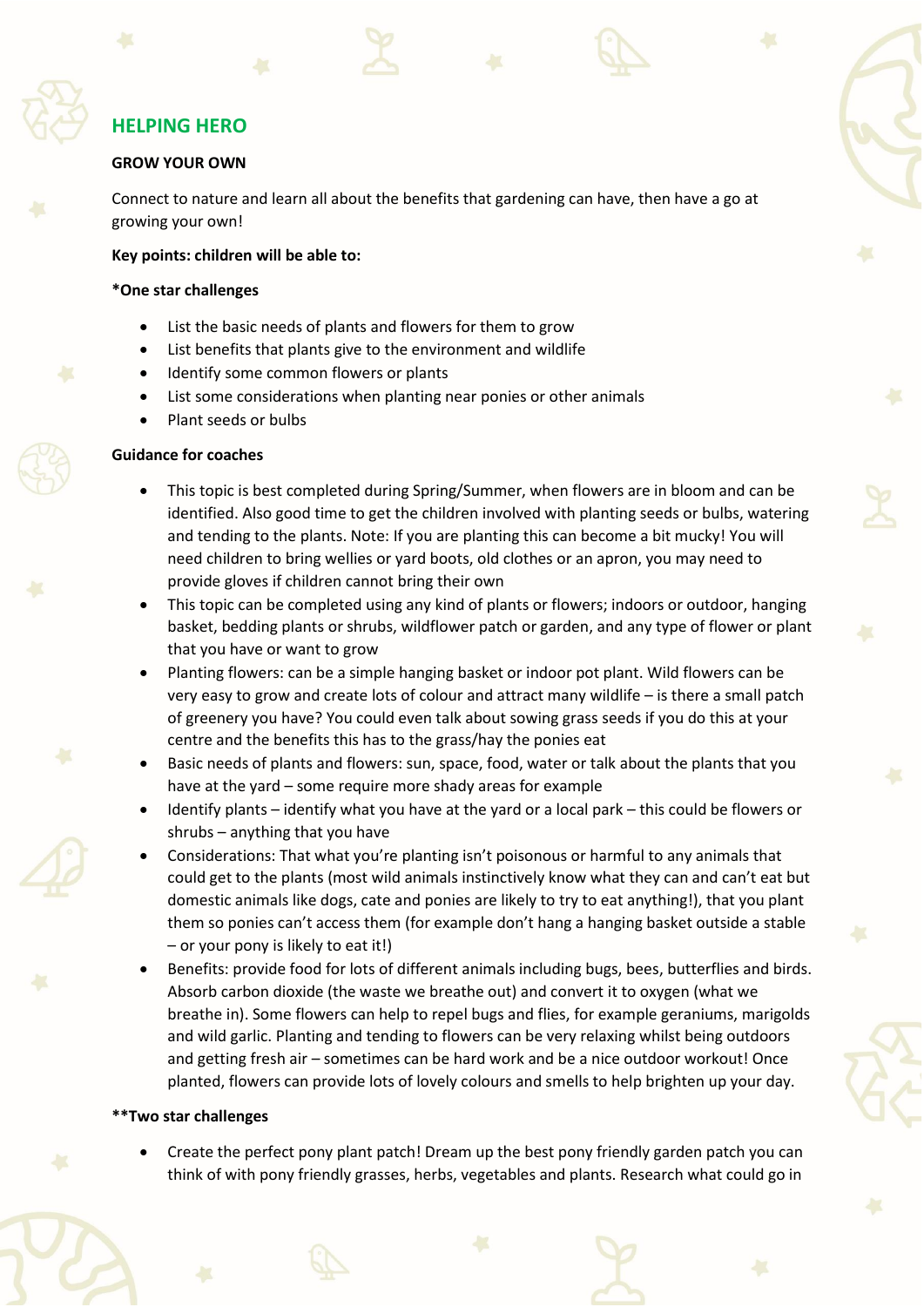your garden and design your dream patch! What will you be able to smell and see? If there is space at the yard you may be able to plant some of the suggestions, but don't worry if not, your colourful design will be just as pretty!

- o Research pony friendly grasses, flowers, plants, vegetables and herbs are there any you can add to their paddock/grazing?
- o Pony friendly herbs include: mint, parsley, wild garlic even nettles and dandelions which we may consider weeds are very good for ponies (some have to be cut/picked before ponies will eat them)
- o Centre decision if they can be planted in paddocks, if not, the children can still design their dream garden patch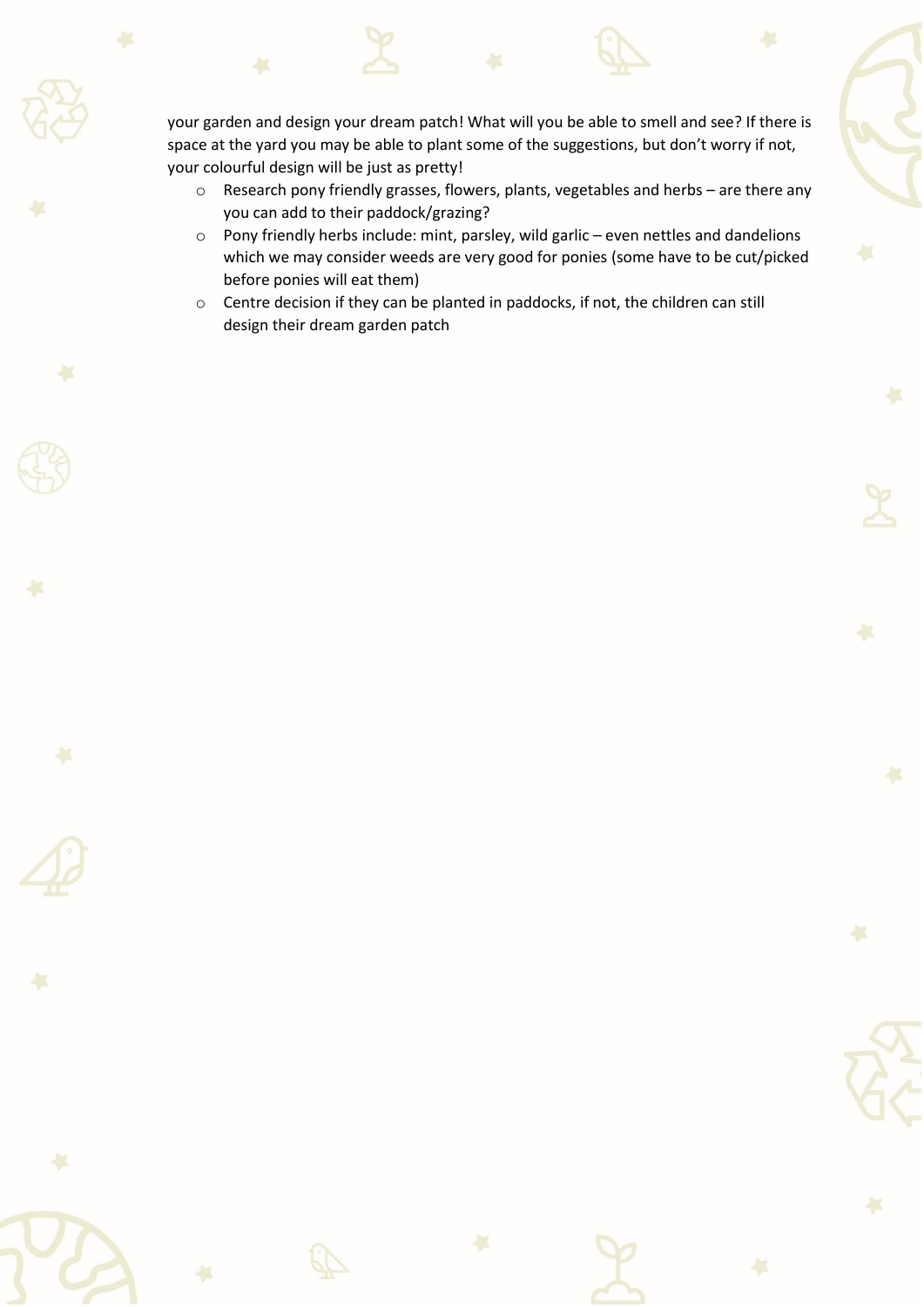#### **FEED THE BIRDS**

Identify local birds and help to create a feeding station

#### **Key points: children will be able to:**

#### **\*One star challenges**

- List some basic welfare needs of birds
- Identify some common birds
- List bird friendly foods
- Create a feeding station for birds

#### **Guidance for coaches**

- Welfare needs: Link to Pet Protector topic Animal Welfare. Basic welfare needs are (food, water, love and care, exercise/play/fun, somewhere to live/shelter, medical care and company). Discuss with wild animals such as birds that love and care is difficult to give from humans, however, whilst they are nestlings and fledglings they will receive love and care from their parents until they are ready to leave the nest and fend for themselves. Similarly medical care is difficult to provide for wild animals, but there are lots of animal welfare charities that will help wild animals in need. Se[e RSPB](https://www.rspb.org.uk/birds-and-wildlife/advice/how-you-can-help-birds/injured-and-baby-birds/baby-birds/) advice
- Common birds: can be any three birds common to your centre. Common birds include sparrow, robin, blue tit, magpie, pigeon and are usually easily identifiable for children. You can also look at pictures of birds
- Bird friendly foods: a general awareness that different breeds of birds will like different foods and have different diets. Should be able to list two general foods such as seeds, nuts, mealworms, flies, insects/bugs, suet, fat, sweetcorn, oats, berries, fruit such as apples, grapes
- A feed station could be food on the ground or in feeders. Feeders can be bought or homemade. If on the yard, consider location (away from where ponies can reach)

- Can you identify any birds just by their call?
	- $\circ$  You can go onto the RSPB website and listen to bird song if seeing/hearing birds outside isn't an option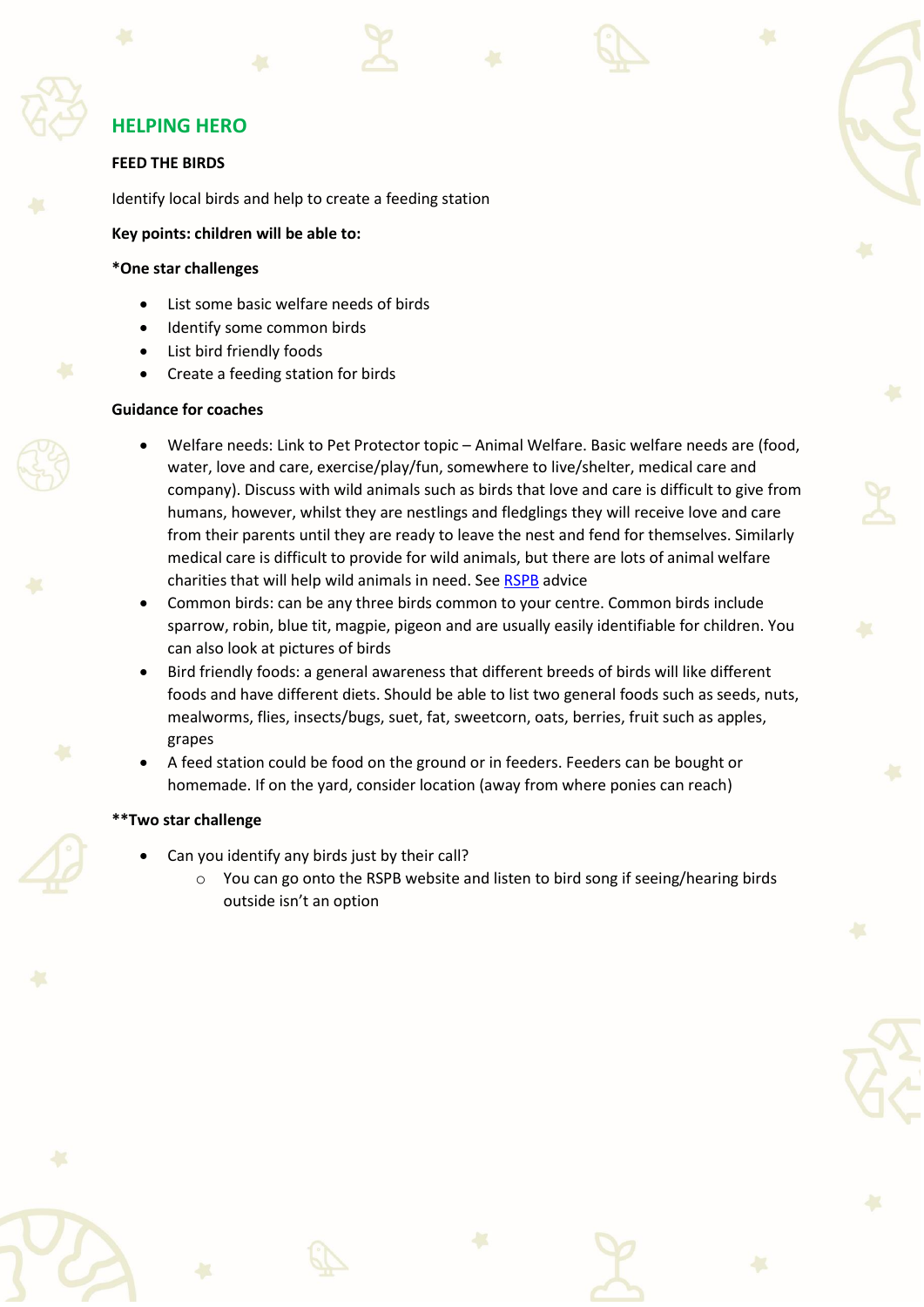

## **FIRST AID 1**

This topic will introduce what first aid is, how to keep safe and who to call for help

#### **Key points: children will be able to:**

#### **\*One star challenges**

- Outline what first aid is and how to show kindness when helping others
- Outline how to keep safe when helping others
- Describe the actions to take to assist a first aid situation
- State how to call 999 and what they may need to communicate on the phone
- Follow the first aid procedure on the yard

### **Guidance for coaches**

- Children should be aware of their own safety and be aware to consider their own safety before assisting with a first aid incident and any potential danger to themselves or the injured person. Children to be aware to find an adult first if possible
- Children should be reassured to stay calm and to take a deep breath to try to assess the situation before considering actions. Follow DR ABC: Danger, Response Airway. Breathing, Circulation
- They should know how to call 999, and understand the importance of staying calm and able to communicate important information to person on the phone. If not known, the difference between the emergency services: police, ambulance, fire and the same number is used for all
- Discuss a few key phrases or actions that show kindness in a first aid situation and can help to reassure a person who is injured or required first aid
- Discuss first aid on the yard; Who are the first aiders? Where is the first aid kit? Where can they find the address of the yard? Extra risks to consider include, are there any ponies loose or able to cause further injury? They are unlikely to use this information as the yard is always busy and there are likely to be nominated first aiders and other adults who will help in a situation but you can begin to discuss the topic.

- Find out how to take someone's pulse.
	- o Demonstrate taking a pulse
	- o Demonstrate checking for breathing
- Discuss allergies and how these could lead to a serious allergic reaction and the action to take
- Practice basic wound cleaning for a graze or cut
	- $\circ$  Should be aware of things like low pressure water (from hose or tap) if possible to clean wound, not direct water into wound but from the top so water runs down. If need to use sponge instead to not press into the wound.
	- o Once wound is clean how to stop bleeding (if necessary).
	- o Remember to wash hands thoroughly after.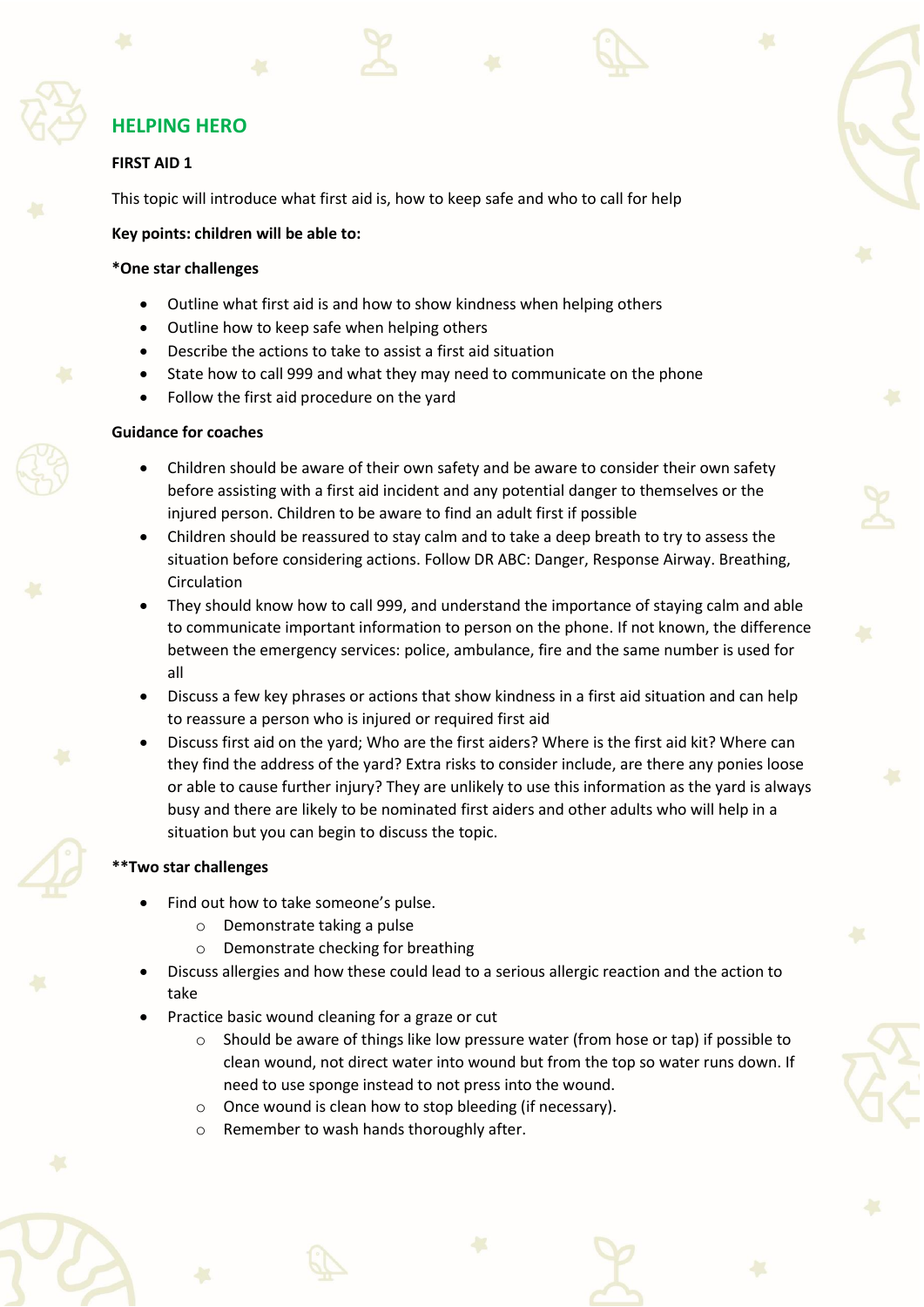#### **CLEAN UP**

Ponies produce a lot of poo! It's important to keep the yard paddocks and stables clear of mess and droppings to benefit the health and welfare of your pony.

#### **Key points: children will be able to:**

#### **\*One star challenges**

- List types of waste that a riding centre may produce
- Outline how to dispose of that waste safely and considerately
- Dispose of their own rubbish correctly when at the centre
- Describe the importance of keeping a muck heap tidy
- Dispose of muck correctly and maintain the muck heap
- State the importance of keeping the yard and feed room tidy
- Help to sweep the yard and feed room

#### **Guidance for coaches**

- Types of waste: anything from used straw/shavings/hay, pony droppings, empty feed sacks, uneaten horse food, stale water from troughs or buckets not drank, bailing twine, broken things (tools, buckets, brushes, tack), general litter
- Disposing of rubbish: follow centre guidance with regards to waste bins to use, recycling etc. Children should be aware that they should dispose of their own rubbish and not leave it for someone else to do. To help keep the yard tidy and free from rubbish and why this is – stray litter can scare ponies or the ponies or other wildlife could try to eat it
- Keeping yard tidy: Waste such as horse food can become mouldy/smelly and encourage mice or rats. Important to sweep up waste food so ponies do not try to eat dirty/wet/mouldy scraps. Keeping the yard tidy makes it a safer and more enjoyable place to be!
- The muck heap: Muck heaps can also be used for composting food waste such as leftover fruit and veg scraps which can then be used as fertiliser/food for crops. Important to identify what can and cannot be put on a muck heap, for example, no litter
- Dispose of muck/maintain muck heap: children may be too small to push a wheelbarrow to a muck heap and dispose of muck, but could help to fork up some muck, pat it down etc and why this is done

- Could you give a persuasive talk on why we should all reduce our waste?
	- $\circ$  Help the children to research facts so that they could contribute to a persuasive discussion about why we should all reduce our waste and recycle more. Discuss reasons for 'Reduce, Reuse, Recycle' (save natural resources, eg, trees, preserve natural spaces, save energy, reduce pollution in the air, land and water, reduce landfill space and associated pollution). Think what could be raised as a counter argument (recycling costs too much, recycling causes pollution) and investigate if these claims are true.
	- How can children contribute to reducing waste? (Recycle, take a litterless lunch to school, turn off the lights when they leave a room, reuse paper (use the other side for notes/working out homework), turn off the tap whilst they are brushing teeth,